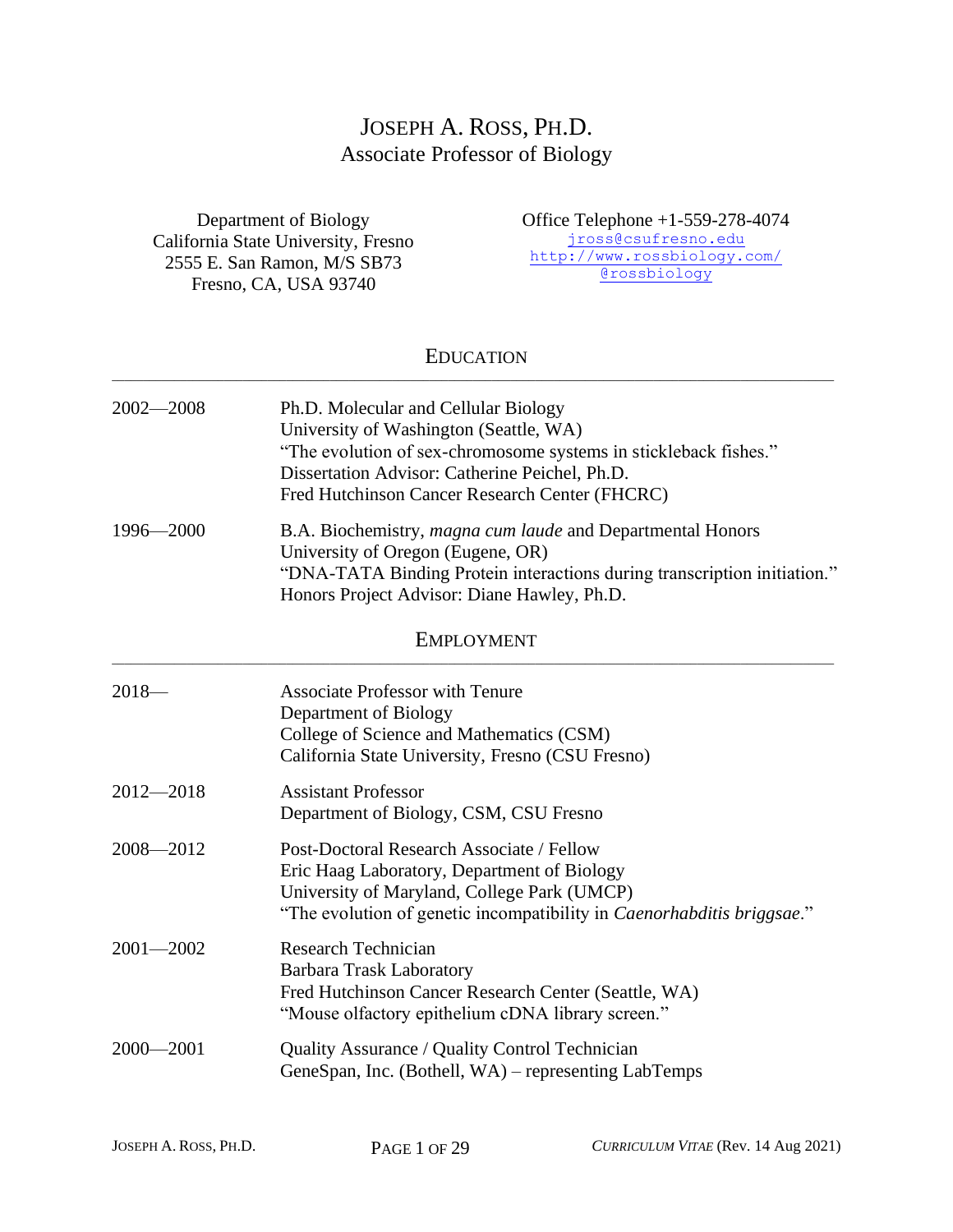#### **Manuscript Metrics (**[Google Scholar\)](https://scholar.google.com/citations?user=9s4A4kQAAAAJ&hl=en&oi=ao); ORCID [0000-0001-6553-2591](https://orcid.org/0000-0001-6553-2591)

Peer-reviewed manuscripts: 12 h-index: 10 Citations: 1,704

Biology Research Publications († undergraduate author, †† graduate author with Ross)

*\* Note: lab research suspended March–September 2020 due to COVID-19 \**

- 2020 Peichel CL, McCann SR, **Ross JA**, *et al*. "Assembly of the threespine stickleback Y chromosome reveals convergent signatures of sex chromosome evolution." *Genome Biol*  **21**:177.
- 2018 Haddad R††, Meter B, Ross JA. "The genetic architecture of intra-species hybrid mitonuclear epistasis." *Front Genet* <https://www.frontiersin.org/articles/10.3389/fgene.2018.00481/abstract>
- 2016 **Ross JA**, Howe DK, Coleman-Hulbert A, Denver DR, Estes S. "Paternal mitochondrial transmission in intra-species *Caenorhabditis briggsae* hybrids." *Mol Biol Evol* **33**(12):3158–3160
- 2016 Chang C-C†, Rodriguez J†, **Ross JA**. "Mitochondrial-Nuclear Epistasis Impacts Fitness and Mitochondrial Physiology of Inter-population *Caenorhabditis briggsae* Hybrids" *G3* **6**:209–219.
- 2011 **Ross JA**, Koboldt DC, Staisch JE, Chamberlin HM, Gupta BP, Miller RD, Baird SE and Haag ES. "*Caenorhabditis briggsae* recombinant inbred line genotypes reveal inter-strain incompatibility and the evolution of recombination." *PLoS Genet* **7**(7): e1002174.
- 2009 Kitano J, **Ross JA**, Mori S, Kume M, Jones FC, Chan YF, Absher DM, Grinwood J, Schmutz J, Myers RM, Kingsley DM and Peichel CL. "A role for a neo-sex chromosome in stickleback speciation." *Nature* **461**(7267): 1079–1083.
- 2009 **Ross JA**, Urton JR, Boland J, Shapiro M and Peichel CL. "Turnover of Sex Chromosomes in the Stickleback Fishes (*Gasterosteidae*)." *PLoS Genet* **5**(2): e1000391.
- 2008 **Ross JA** and Peichel CL. "Molecular cytogenetic evidence of rearrangements on the Y chromosome of the threespine stickleback fish." *Genetics* **179**: 2173–2182.
- 2004 Peichel CL, **Ross JA,** Matson CK, Dickson M, Grimwood J, Schmutz J, Myers RM, Mori S, Schluter D and Kingsley DM. "The master sex-determination locus in threespine sticklebacks is on a nascent Y chromosome." *Current Biology* **14**:1416–1424.
- 2003 Young JM, Shykind BM, Lane RP, Tonnes-Priddy L, **Ross JA**, Walker M, Williams EM, Trask BJ. "Odorant receptor expressed sequence tags demonstrate olfactory expression of over 400 genes, extensive alternate splicing and unequal expression levels." *Genome Biology* **4**:R71.
- 2002 Young JM, Friedman C, Williams EM, **Ross JA**, Tonnes-Priddy L, Trask BJ. "Different evolutionary processes shaped the mouse and human olfactory receptor gene families." *Human Molecular Genetics* **11**:535–546.

Short-Format Publications († undergraduate author with Ross; †† graduate author)

2019 Cazares E† and Ross JA. "Temperature-dependent mitochondrial-nuclear epistasis." *MicroPublication Biology* [10.17912/micropub.biology.000147](https://doi.org/10.17912/micropub.biology.000147) PMC7252347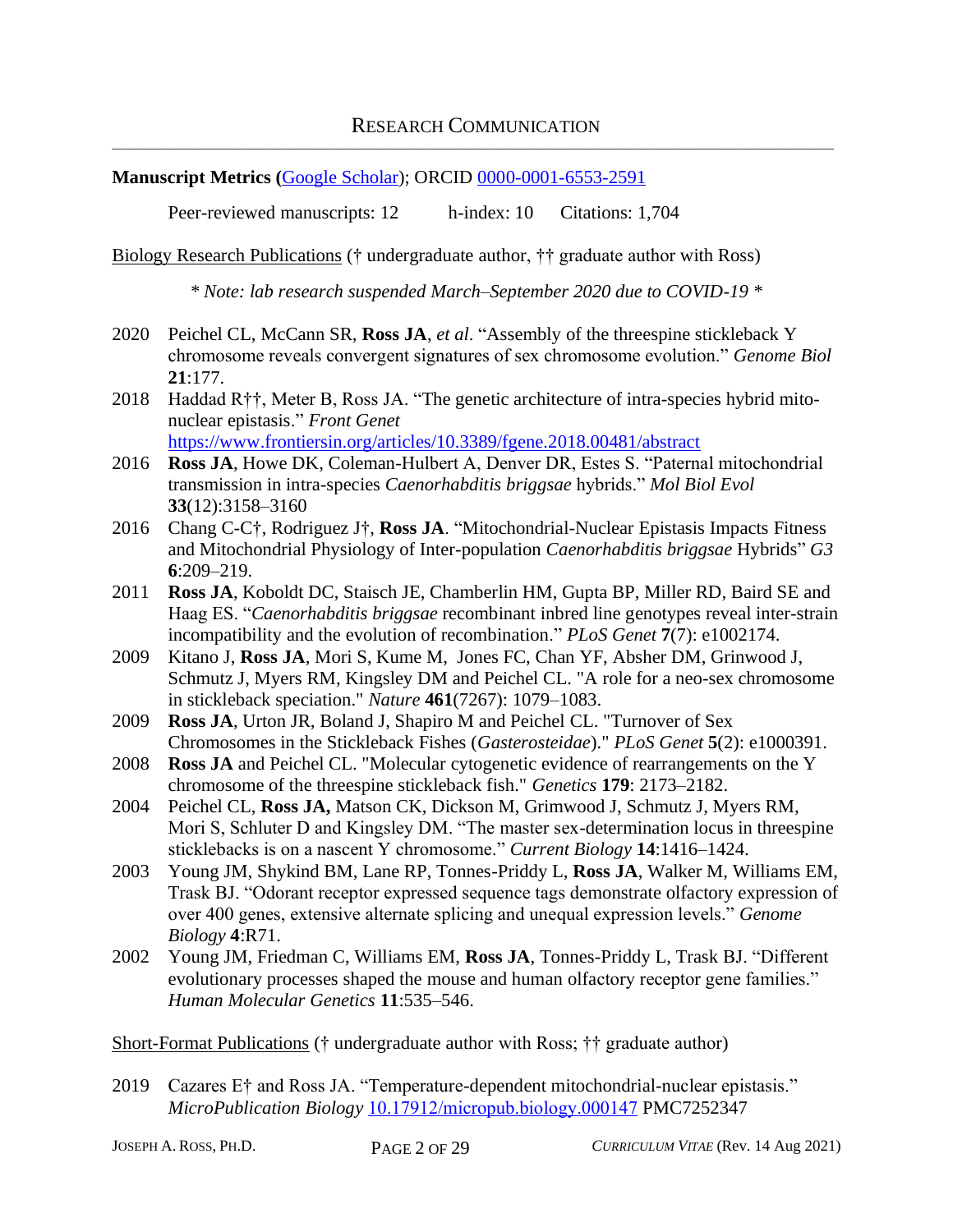Preprint Publications († undergraduate author with Ross; †† graduate author)

2019 Adineh S†† and Ross JA. "The ebb and flow of heteroplasmy during intra-species hybridization in *Caenorhabditis briggsae*." *BioRxiv* <http://biorxiv.org/cgi/content/short/623207v1>

#### Education and Pedagogy Research Publications

2016 **Ross JA**. "Predicting and classifying effects of insertion and deletion mutations on protein coding regions." *CourseSource* **3**. [http://coursesource.org/courses/predicting-and-classifying-effects-of](http://coursesource.org/courses/predicting-and-classifying-effects-of-insertion-and-deletion-mutations-on-protein-coding)[insertion-and-deletion-mutations-on-protein-coding](http://coursesource.org/courses/predicting-and-classifying-effects-of-insertion-and-deletion-mutations-on-protein-coding)

#### Other Publications

2007 **Ross JA**. Correspondence. *Nature* **445**:593.

Publications in review († undergraduate author with Ross; †† graduate author)

- 2021 Ross JA. "Responsible and Ethical Conduct of Research: Instruction on Plagiarism." *CourseSource*
- 2021 Montgomery J††, Rodriguez J†, Velazco-Cruz L†, Lauri M†, Montelongo M† and Ross JA. "Genetic Architecture and Temporal Analysis of Developmental Delay in Intraspecies *Caenorhabditis briggsae* Hybrids." *G3*

### **Oral Scientific Research Presentations** (Invited and Submitted)

- 2021 "Integration of research ethics training in a course-based undergraduate research experience" International *C. elegans* Conference
- 2021 "The Molecules that Define Species" Fresno State Biology Seminar Series
- 2020 Rodriguez, Velazco, Montgomery, Lauri, Montelongo and Ross. "Temporal and genetic analysis of an intra-species hybrid dysfunction phenotype" Worm Evolution Conference
- 2019 "The Molecules that Define Races, Species, & Everything in Between" Cal. Poly. San Luis Obispo Biology Seminar Series
- 2019 "The Molecules that Define Races, Species, & Everything in Between" Fresno State Biology Seminar Series
- 2018 "Mitochondrial dysfunction influences development and nuclear allele segregation in intra-species hybrids" Society for Integrative and Comparative Biology (San Francisco)
- 2017 "Genetics Course Augmentation with Technology: a framework for enhancing active learning using mobile devices" National Association of Biology Teachers (St. Louis)
- 2017 "If you can't stand the heat, get your X to the tropics" Evolution 2017
- 2017 "Clues to hybrid developmental dysfunction" West Coast Society for Developmental Biology Meeting
- 2016 "The genetic architecture of hybrid dysfunction in *Caenorhabditis briggsae*" Evolution of Caenorhabditis and other Nematodes, Cold Spring Harbor.
- 2015 "A tale of two genomes: Genetic incompatibilities in the nematode *Caenorhabditis briggsae*" University of San Francisco Biology Seminar Series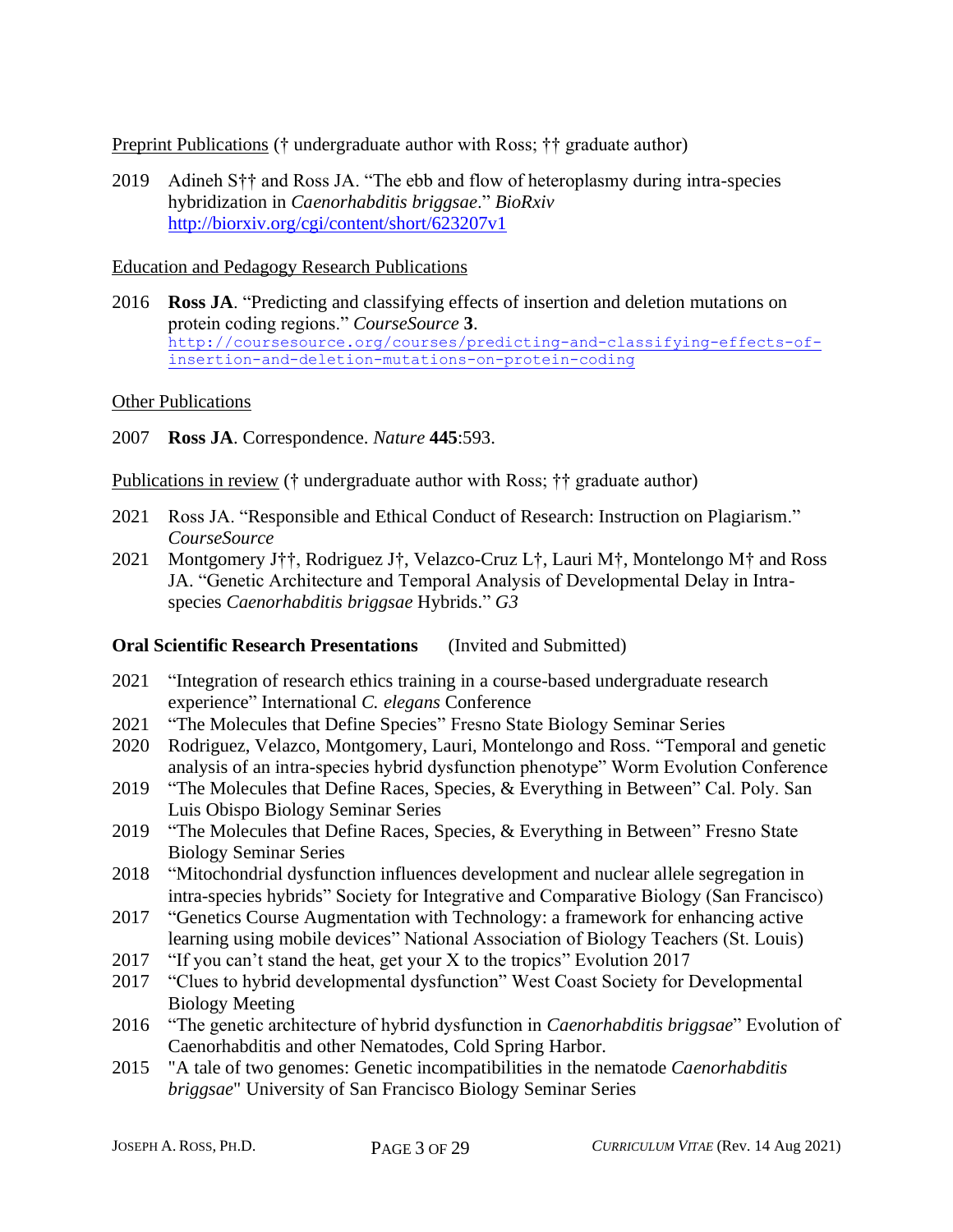- 2015 CSU Fresno Plant Health Society research presentation
- 2015 "A tale of two genomes: Genetic incompatibilities in the nematode *Caenorhabditis briggsae*" Cal. Poly. San Luis Obispo Biology Seminar Series
- 2014 "A selection scheme for studying male mitochondrial transmission in *Caenorhabditis briggsae*" Evolution 2014
- 2014 "Who's your daddy? Studying the genetic impact of parents on the fitness of their children using *Caenorhabditis briggsae*." CSU Stanislaus Biology Seminar Series
- 2013 "Elucidating the cellular and genetic basis of hybrid dysfunction between wild isolates of *Caenorhabditis briggsae,*" Evolution 2013
- 2012 CSU Fresno Beta Beta Beta Biology Club research presentation
- 2012 "Evolution of Hybrid Genetic Interactions in *Caenorhabditis briggsae*." Southeast Missouri State University Biology Seminar Series
- 2012 "Evolution of Hybrid Genetic Interactions in *Caenorhabditis briggsae*." Rice University Biology Seminar Series
- 2012 "Evolution of Hybrid Genetic Interactions in *Caenorhabditis briggsae*." University of Colorado, Denver Biology Seminar Series
- 2012 "Evolution of Hybrid Genetic Interactions in *Caenorhabditis briggsae*." Huntingdon College Biology Seminar Series
- 2012 "Evolution of Hybrid Genetic Interactions in *Caenorhabditis briggsae*." University of North Carolina, Charlotte Biology Seminar Series
- 2012 "Evolution of Hybrid Genetic Interactions in *Caenorhabditis briggsae*." University of Central Oklahoma Biology Seminar Series
- 2012 "Evolution of hybrid genetic interactions in *Caenorhabditis briggsae,*" Evolution of Caenorhabditis and other Nematodes, Cold Spring Harbor.
- 2011 "Non-*elegans Caenorhabditis* species: resources and methods," Workshop on Ecology & Evolution, 18th International *C. elegans* Meeting.
- 2010 "The rise and demise of sex-chromosome systems in sticklebacks," University of Maryland, College Park Behavior, Ecology, Evolution & Systematics Seminar.
- 2010 "The rise and demise of sex-chromosome systems in sticklebacks," University of Pittsburgh, Ecology and Evolution Seminar Series.
- 2006 "Evolution of sex chromosomes in stickleback fishes," Fourth International Symposium on Vertebrate Sex Determination (Kona, HI)

**Ross' Poster Presentations** († CSU Fresno undergraduate & †† graduate student)

- 2020 Haddad R††, Lauri M†, Meter B, Montelongo M†, Montgomery J††, Pavic B†, Rodriguez J†, Takhar S†, Velazco-Cruz L† and **Ross J**. (2020) "RILs, NILs, and cybrids: genetic and organismal effects of mitotype." The Allied Genetics Conference (not presented due to COVID-19)
- 2020 **Ross J**. (2020) "The new 'Rs': An undergraduate genetics lab course for reading, writing, and research replication." The Allied Genetics Conference (not presented due to COVID-19)
- 2019 Adineh S, Aguilar A, Chahal G, Jorgensen C, Ortega B and Ross J. "The tempo of paternal mitochondrial transmission in *Caenorhabditis briggsae* hybrids." International *C. elegans* Meeting
- 2019 Haddad R††, Tukhar S†, and **Ross J**. "Effects of mitochondrial-nuclear epistasis & temperature (GxGxE) on intra-species hybrid incompatibility." Gordon Research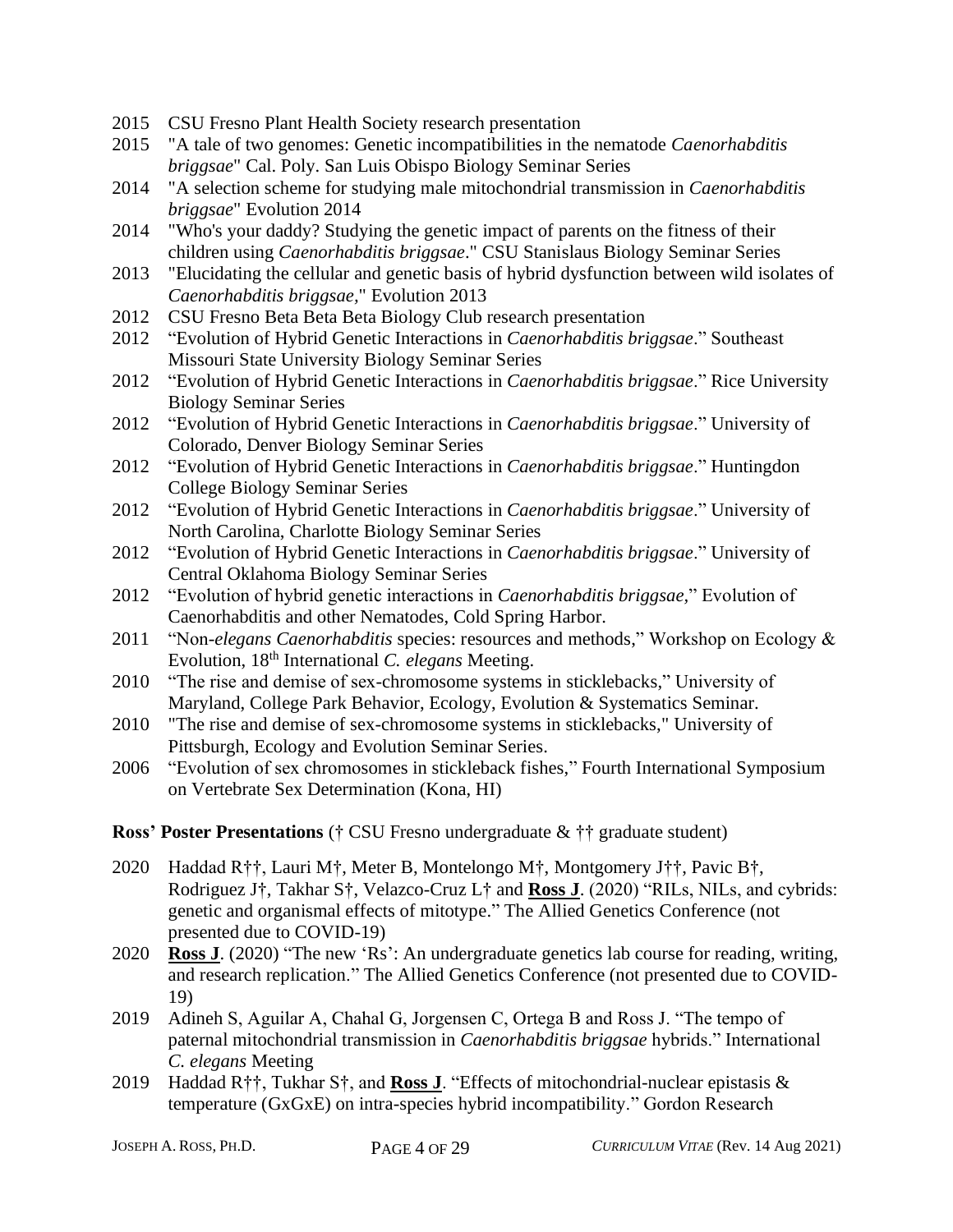Conference: Speciation

- 2018 Genetics Society of America: Population, Evolutionary and Quantitative Genetics (PEQG) Conference, Madison WI
	- Adineh S<sup>††</sup> and **Ross J**. "Fitness benefits of paternal mitochondrial transmission in intraspecies hybrids"
	- Haddad R†† and **Ross J**. "Temperature effects on Mendelian inheritance in intra-species hybrids"
- 2018 Adineh S†† and **Ross J**. "Fitness benefits of paternal mitochondrial transmission in intraspecies hybrids." Society for Integrative and Comparative Biology (San Francisco).
- 2018 **Ross J**. "A model for course backward design: aligning outcomes and assessments with Bloom's taxonomy and Vision & Change." Society for Integrative and Comparative Biology (San Francisco.)
- 2017 Adineh S†† and **Ross J**. "Fitness benefits of paternal mitochondrial transmission (PMT) in hybrids." Evolution 2017.
- 2015 **Ross J**. "Tablet computer-based active & blended learning in an undergraduate genetics course." Gordon Research Meeting: Undergraduate Biology Education Research
- 2015 Mouanoutoua H†, Chang C-C†, Ortega B††, Velazco L†, and **Ross J**. "Investigation of genetic mechanisms of hybrid dysfunction reveals evidence of male mitochondrial transmission." 20th International *C. elegans* Meeting
- 2015 **Ross J** and Rodriguez J†. "Mitochondrial-nuclear epistasis & hybrid dysfunction in *Caenorhabditis briggsae.*" Gordon Research Conference: Speciation
- 2014 **Ross J**, Montgomery J††, and Ortega B†† . "Genetic architecture of hybrid less-function in *Caenorhabditis briggsae.*" Evolution 2014
- 2011 **Ross J**, Koboldt D, Staisch J, Baird S, Chamberlin H, Gupta B, Miller R and Haag E. "The Evolution of Genetic Incompatibility in *Caenorhabditis briggsae*." Gordon Research Conference: Ecological and Evolutionary Genomics.
- 2011 **Ross J**, Koboldt D, Staisch J, Baird S, Chamberlin H, Gupta B, Miller R and Haag E. "The Evolution of Genetic Incompatibility in *Caenorhabditis briggsae*." 18th International *C. elegans* Meeting.
- 2011 **Ross J**, Dooling R, and Popper A. "Establishing an Association of Post-Docs, by Post-Docs." 9<sup>th</sup> Annual Meeting of the National Postdoctoral Association. *\* Best Poster Award \**
- 2010 **Ross JA**, Koboldt DC, Staisch JE, Baird SE, Chamberlin HM, Gupta BP, Miller RD and Haag ES. "High-density genotyping in *Caenorhabditis briggsae* advanced-intercross recombinant inbred lines reveals unexpected inter-strain genomic incompatibilities." Evolutionary Biology of *Caenorhabditis* and Other Nematodes.
- 2005 **Ross JA**, Blahm AM and Peichel CL. "Evolution of genetic sex determination in sticklebacks (*Gasterosteus* spp.)" Northwest Reproductive Sciences Symp. Seattle, WA.
- 2004 **Ross JA** and Peichel CL. "Evolution of sex determination mechanisms and sex chromosomes in stickleback fish." EVO-WIBO (Evolutionary Biology Conference of Washington, Idaho, British Columbia, and Oregon).
	- *\* Student Presentation Award \**
- 2003 **Ross JA** and Peichel CL. "Evolution of sex determination mechanisms and sex chromosomes in stickleback fish." American Indian Science and Engineering Society National Conference.

\* *Best Graduate Student Poster Award* \*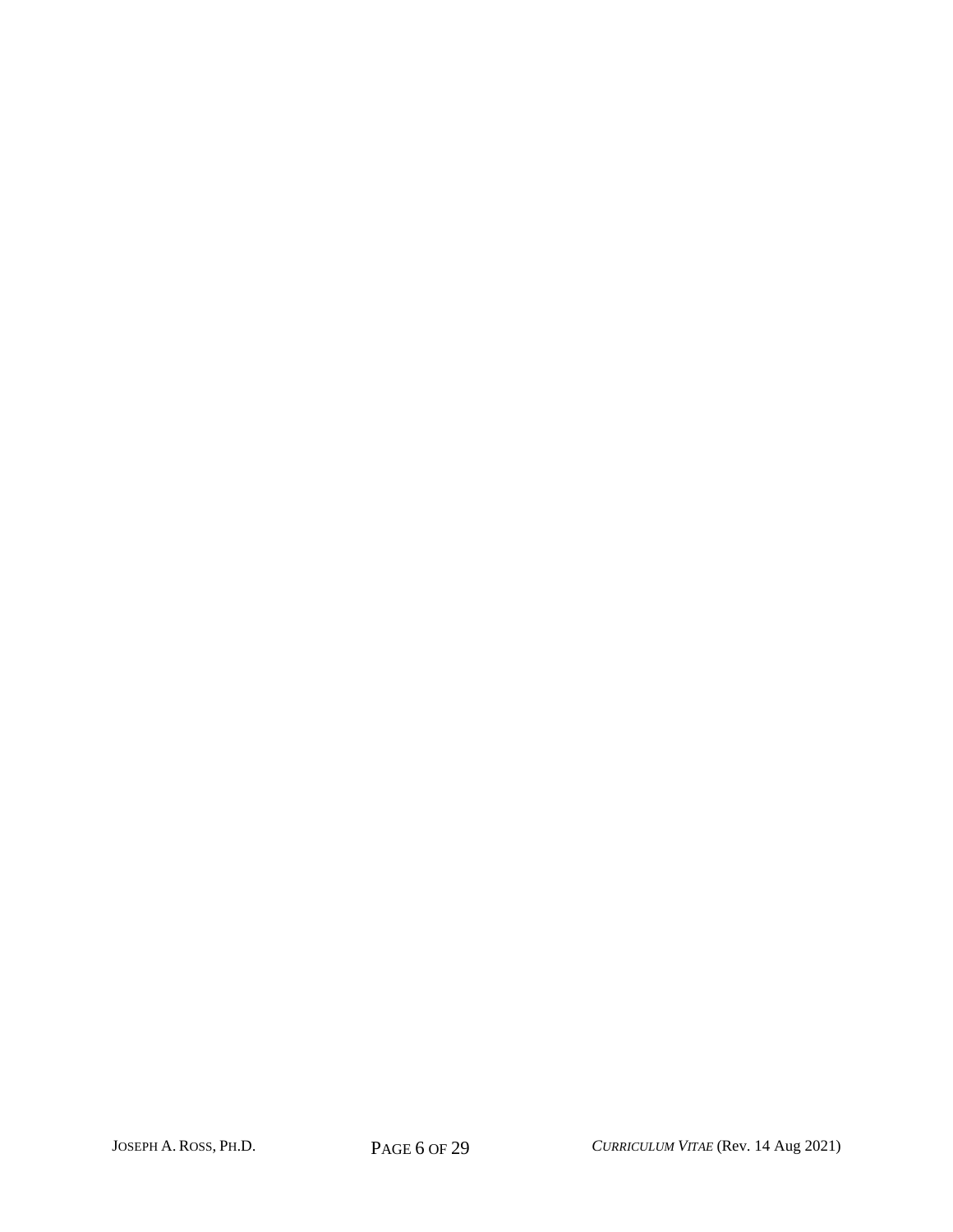### **Teaching Experience**

| $2018-$ | Associate Professor with Tenure, CSU Fresno |
|---------|---------------------------------------------|
|         | 2012—2018 Assistant Professor, CSU Fresno   |

Total undergraduates instructed: 1,082 Total graduates instructed: 277

|            |                 |                 |                 |             | <b>BIOL</b>     |             |                 |                 |                  |                |
|------------|-----------------|-----------------|-----------------|-------------|-----------------|-------------|-----------------|-----------------|------------------|----------------|
|            | <b>BIOL</b>     | <b>BIOL</b>     | <b>BIOL</b>     | <b>BIOL</b> | 180/            | <b>BIOL</b> | <b>BIOL</b>     | <b>BIOL</b>     | <b>BIOL</b>      | <b>BIOL</b>    |
|            | 102             | 104             | 105             | 155         | 280             | 224         | 241             | 248             | 273              | 281            |
| Fall       |                 |                 | 30 <sup>§</sup> |             |                 |             | 11 <sup>§</sup> |                 |                  |                |
| 2012       |                 |                 | (4.5)           |             |                 |             | (4.8)           |                 |                  |                |
| <b>Spr</b> |                 |                 |                 | $25^{\S}$   | 15 <sup>§</sup> |             |                 | 14 <sup>§</sup> |                  |                |
| 2013       |                 |                 |                 | (4.8)       | (4.7)           |             |                 | (4.6)           |                  |                |
| Fall       | 74 <sup>§</sup> |                 | 41              |             | 18 <sup>§</sup> |             |                 |                 |                  |                |
| 2013       | (4.4)           |                 | (4.9)           |             | (4.8)           |             |                 |                 |                  |                |
| <b>Spr</b> |                 |                 |                 |             |                 |             |                 | 16 <sup>§</sup> |                  | 6 <sup>§</sup> |
| 2014       |                 |                 |                 |             |                 |             |                 | (4.4)           |                  | (4.8)          |
| Fall       | $84*$ \$t       | 20 <sup>§</sup> |                 |             | 15 <sup>§</sup> |             | 6 <sup>§</sup>  |                 |                  |                |
| 2014       | (4.7)           | (4.5)           |                 |             | (4.7)           |             | (4.3)           |                 |                  |                |
| <b>Spr</b> | $95^{\dagger}$  |                 |                 |             |                 | $5^{\S}$    |                 |                 | 20 <sup>§†</sup> | $12^{\S}$      |
| 2015       | (4.5)           |                 |                 |             |                 | (4.9)       |                 |                 | (4.5)            | (4.5)          |
| Fall       | 75 <sup>†</sup> |                 |                 |             |                 |             |                 |                 |                  |                |
| 2015       | (4.5)           |                 |                 |             |                 |             |                 |                 |                  |                |
| <b>Spr</b> | 89 <sup>†</sup> |                 | $71^{+}$        |             |                 |             |                 |                 | 8 <sup>†</sup>   |                |
| 2016       | (4.7)           |                 | (4.4)           |             |                 |             |                 |                 | (4.8)            |                |
| Fall       |                 |                 |                 |             |                 |             | $21^{+}$        |                 |                  |                |
| 2016       |                 |                 |                 |             |                 |             | (4.7)           |                 |                  |                |
| <b>Spr</b> | $85^{\dagger}$  |                 |                 |             |                 |             |                 |                 | 24               |                |
| 2017       | (4.1)           |                 |                 |             |                 |             |                 |                 | (4.5)            |                |
| Fall       | 74 <sup>†</sup> |                 |                 |             |                 |             |                 |                 |                  |                |
| 2017       | (4.5)           |                 |                 |             |                 |             |                 |                 |                  |                |
| <b>Spr</b> |                 |                 |                 |             |                 |             |                 |                 | 17               |                |
| 2018       |                 |                 |                 |             |                 |             |                 |                 | (4.7)            |                |

Number of Students Enrolled

(2012–2018: IDEA Center Student Ratings of Evaluation Raw Summary Evaluation Score, maximum 5.0; 2018–: Fresno State Student Ratings of Instruction Overall Score, maximum 5.0)

§ New prep or significant revision effort required each subsequent semester

† DISCOVERe (tablet computer-based instruction) course

\* Two sections (enrollments 54 and 30, taught by traditional and tablet-based instruction; both rated 4.7)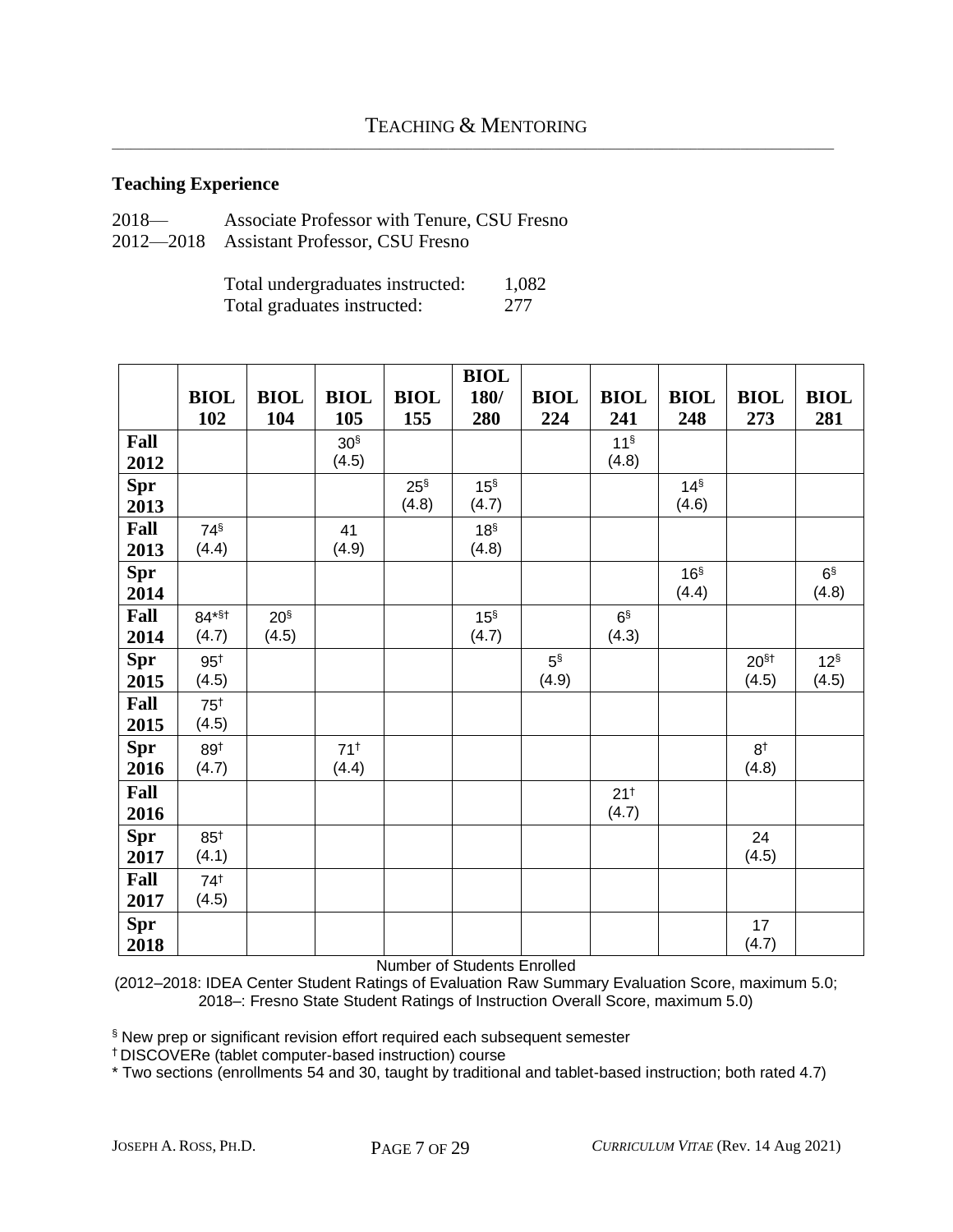|              | <b>BIOL</b>     | <b>BIOL</b> | <b>BIOL</b> | <b>BIOL</b> | <b>BIOL</b><br>180/ | <b>BIOL</b>     | <b>BIOL</b>     | <b>BIOL</b> | <b>BIOL</b> | <b>BIOL</b> |
|--------------|-----------------|-------------|-------------|-------------|---------------------|-----------------|-----------------|-------------|-------------|-------------|
|              | 102             | 104         | 105         | 155         | 280                 | 224             | 241             | 248         | 273         | 281         |
| Fall<br>2018 | sabbatical      |             |             |             |                     |                 |                 |             |             |             |
| <b>Spr</b>   |                 |             |             |             |                     |                 | 15 <sup>†</sup> |             | $17^{+}$    |             |
| 2019         |                 |             |             |             |                     |                 | (4.6)           |             | (4.6)       |             |
| Fall         | 60 <sup>†</sup> |             |             |             |                     | 10 <sup>†</sup> |                 |             |             |             |
| 2019         | (4.62)          |             |             |             |                     | (4.62)          |                 |             |             |             |
| <b>Spr</b>   |                 |             |             |             |                     |                 | $10^{1*}$       |             | $25^{+*}$   |             |
| 2020         |                 |             |             |             |                     |                 | (4.83)          |             | (4.8)       |             |
| Fall         | $69^{+*}$       |             |             |             |                     | $15^{+*}$       |                 |             |             |             |
| 2020         | (4.53)          |             |             |             |                     | (4.66)          |                 |             |             |             |
| <b>Spr</b>   | $72^{+*}$       |             |             |             | $70*$               |                 |                 |             | $25^{+*}$   |             |
| 2021         | (4.78)          |             |             |             | (4.62)              |                 |                 |             | (4.79)      |             |
| Fall         |                 |             |             |             |                     |                 |                 |             |             |             |
| 2021         | Pending         |             |             |             |                     | Pending         |                 |             | Pending     |             |
| <b>Total</b> | 777             | 20          | 142         | 25          | 118                 | 30              | 63              | 30          | 136         | 18          |

Number of Students Enrolled

(2012–2018: IDEA Center Student Ratings of Evaluation Raw Summary Evaluation Score, maximum 5.0; 2018–: Fresno State Student Ratings of Instruction Overall Score, maximum 5.0)

§ New prep or significant revision effort required each subsequent semester

† DISCOVERe (mobile device-based instruction) course

\* Virtual instruction

Undergraduate Courses Graduate Courses BIOL 102 Genetics BIOL 104 Cell Biology & Genetics Lab BIOL 105 Evolution BIOL 155 Developmental Biology BIOL 180/280 Biology Colloquium (formerly 189T/260T)

BIOL 241A/B Molecular Biology I/II BIOL 248 Biotechnology Seminar BIOL 273 Applied Bioethics (formerly 260T) BIOL 224 Evol. Development (formerly 270T) BIOL 281 Biology Seminar

2011—2012 Course Assistant, Bioethics (CBMG 688B) Dr. Anne Simon, University of Maryland, College Park 2004 Graduate Teaching Assistant, Gene Structure and Function (GS372) Dr. Janet Kurjan, Department of Genome Sciences, University of Washington

#### **Guest Lecturing**

| 2017 | CSU Fresno BIOL 150, Dr. Alice Wright (5 and 10 April)         |
|------|----------------------------------------------------------------|
| 2016 | CSU Fresno PLANT 150, Dr. Bruce Roberts (April 26)             |
| 2015 | CSU Fresno BIOL 1A, Dr. Alejandro Calderón-Urrea (December 9)  |
| 2014 | CSU Fresno BIOL 11, Dr. Ruth Kern (November 20)                |
| 2014 | CSU Fresno CHEM 156, Dr. Laurent Dejean (November 4)           |
| 2014 | CSU Fresno BIOL 104, Dr. Alejandro Calderón-Urrea (October 21) |
|      |                                                                |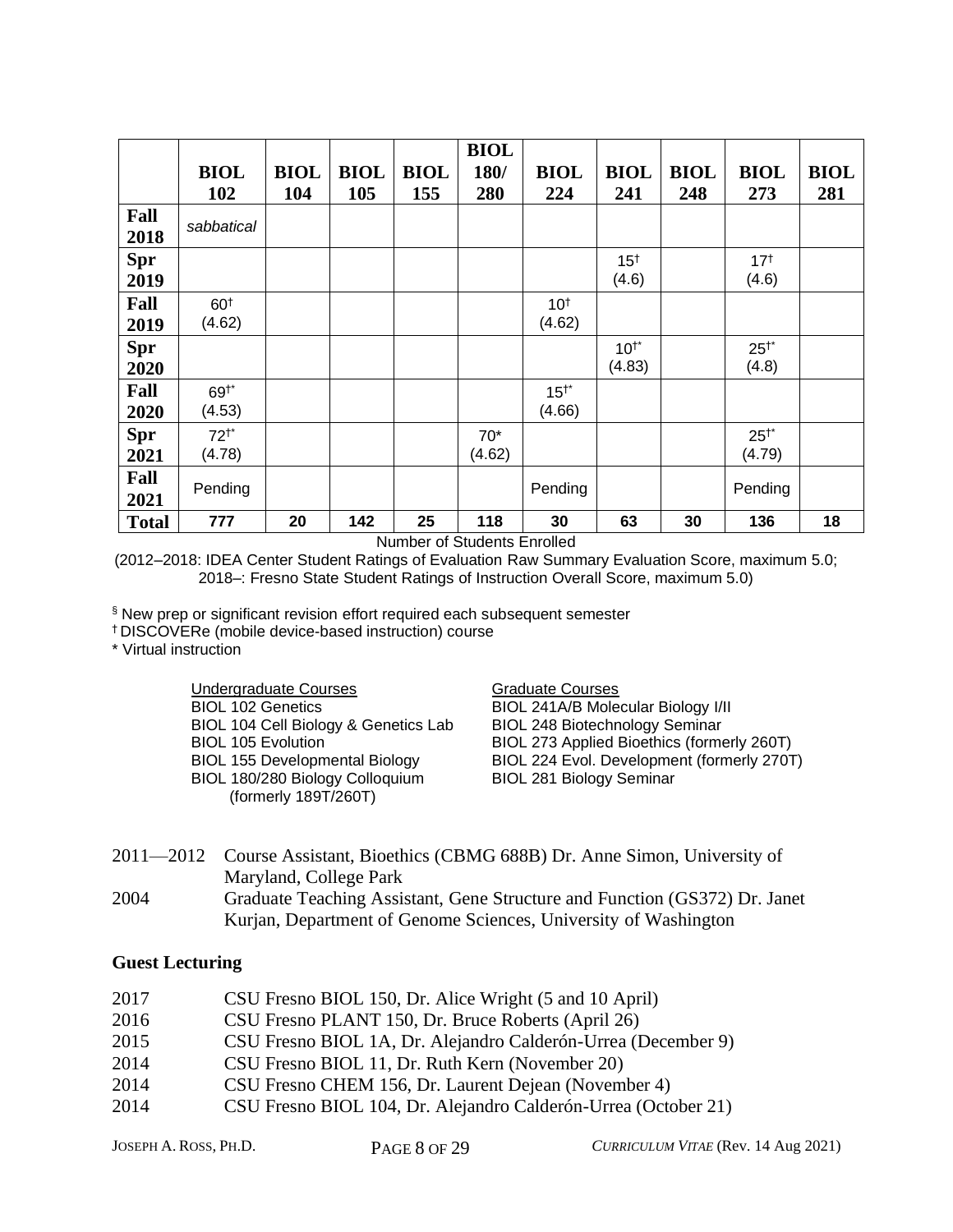### 2013 CSU Fresno BIOL 105, Dr. Paul Crosbie (February 8, 22; March 22)

### **Faculty Professional Development Leadership**

| 2021       | Designed and led workshop: "Designing Course-based Undergraduate Research          |
|------------|------------------------------------------------------------------------------------|
|            | Experiences (CUREs)" for Fresno State "STEAM: Enriched Pathways" US                |
|            | Department of Education grant (56 participants)                                    |
| $2020 - 1$ | Facilitator, American Council on Undergraduate Education "Effective Online"        |
|            | Teaching Practices" course (28 faculty participants)                               |
| 2020       | Facilitator, Fresno State "Foundations of Virtual Instruction" course (21 faculty  |
|            | participants)                                                                      |
| 2020       | Facilitator, Fresno State "Foundations of Virtual Instruction" course (25 graduate |
|            | teaching assistant participants)                                                   |
| 2016–2018  | CSU Course Redesign with Technology: Faculty Cohort Proven Lead (invited)          |

#### **Pedagogy Training/Outreach: Presentations & Media**

| 2021 | "Research replication in undergraduate lab courses" at Bridging Research and      |
|------|-----------------------------------------------------------------------------------|
|      | Education With Model ORganisms (BREWMOR) National Conference                      |
| 2021 | Developed and led Adobe InDesign workshop for faculty through the Fresno          |
|      | <b>State Center for Faculty Excellence</b>                                        |
| 2020 | Center for Faculty Excellence "Care Package for Virtual Instruction" distributed  |
|      | to faculty included my "Just in Time Videos, for Faculty by Faculty" videos on,   |
|      | "Letter Grading, Cheating, & Online Summative Assessments," "Hope for the         |
|      | Best, Plan for the Worst," "Recording a Presentation Using Zoom," and "Editing    |
|      | YouTube Captions"                                                                 |
| 2020 | Ross, Vieira, Blake, Berrett, and Sanchez "Intentional and Rapid Faculty Training |
|      | in Virtual Instruction at Scale" panel presentation at Directors of Educational   |
|      | Technology in California Higher Education Conference                              |
| 2020 | "Unforeseen benefits of a virtual CURE: the student perspective" presentation at  |
|      | OLC Ideate Labs for Online STEM: Innovating STEM Education                        |
| 2020 | "Getting to know Panopto" workshop leader, Center for Faculty Excellence          |
| 2020 | Foundations of Virtual Instruction optional modules leader: "Assignments,         |
|      | discussions, and grading in Canvas," "Google collaboration and assignments in     |
|      | Canvas," and "Panopto"                                                            |
| 2020 | "Unforeseen benefits of the transition to a virtual CURE from the student         |
|      | perspective" at the CSUPERB Virtual CURE Mini-Symposium                           |
| 2020 | "Use of videos" presentation at the Fresno State Provost's webinar on Good        |
|      | Practices for Online Instruction                                                  |
| 2020 | "Surviving Spring and Anticipating Autumn" panelist for Fresno State Center for   |
|      | <b>Faculty Excellence</b>                                                         |
| 2020 | "Facets of Photoshop" workshop for Fresno State Center for Faculty Excellence     |
| 2020 | "Exploring Faculty-Generated Open Educational Resources" workshop for Fresno      |
|      | <b>State Center for Faculty Excellence</b>                                        |
| 2019 | "Open Educational Resources" to the Zero Cost Course Materials fellows            |
|      | program at CSU Fresno                                                             |
| 2019 | "Designing Authentic Undergraduate Experiences in Research" workshop, co-         |
|      |                                                                                   |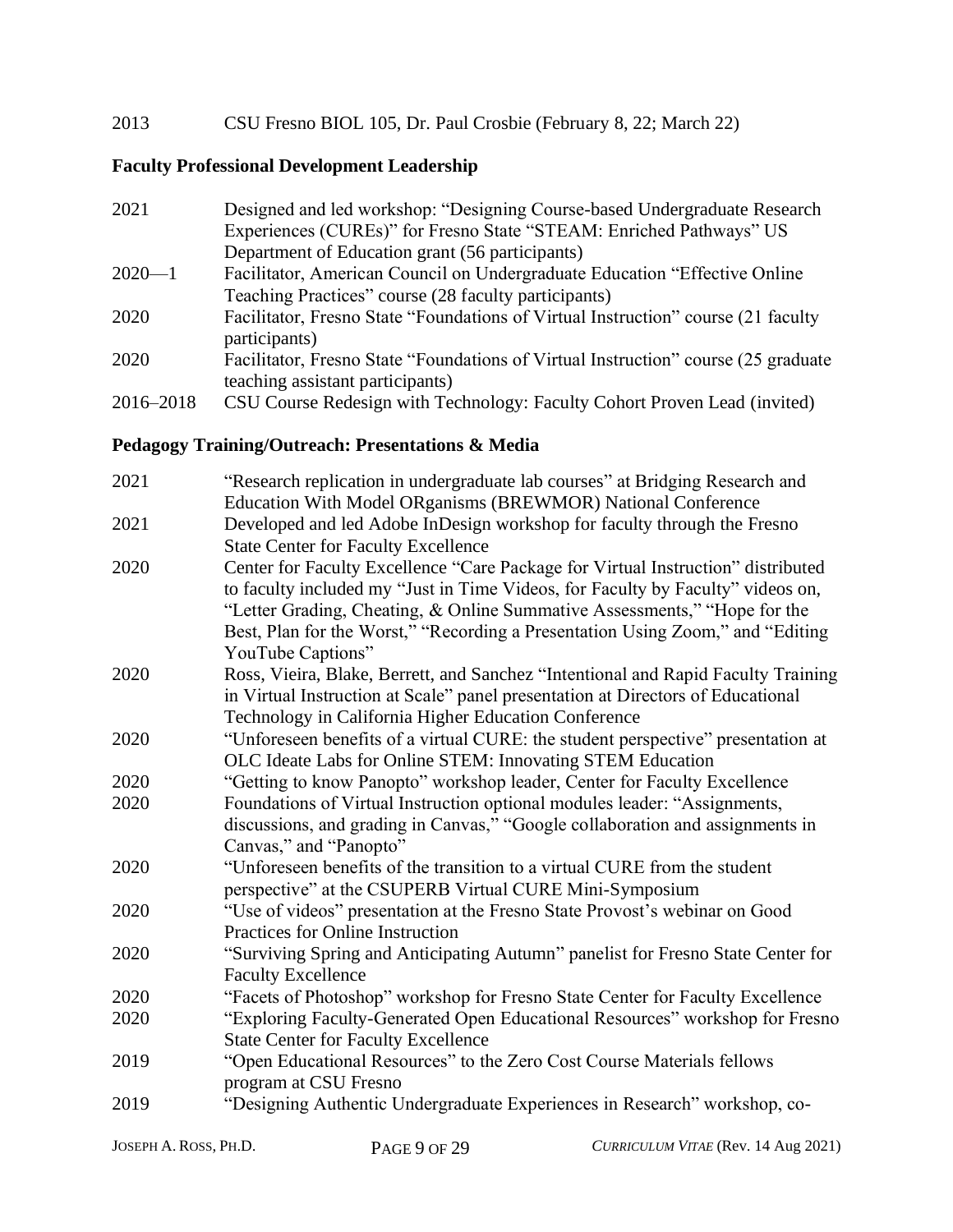|      | presented with Michael Ailion, International C. elegans Meeting                |
|------|--------------------------------------------------------------------------------|
| 2019 | DISCOVERe Summer Insititute breakout sessions (2) "Instructor-created class    |
|      | videos"                                                                        |
| 2019 | Featured in article on effective teaching with technology at CSU Fresno:       |
|      | http://fresnostate.edu/magazine/teaching-with-tech/                            |
| 2019 | Adobe Creative Cloud presentations to Fresno State Academic Affairs Leadership |
|      | Team; College of Health and Human Services Dean's Council                      |
| 2019 | "Canning the canned classroom presentation" oral presentation at CSU           |
|      | Symposium on Teaching and Learning                                             |
| 2019 | "Supporting Classroom Innovations by Faculty: Insights from the CSU Course     |
|      | Redesign with Technology (CRT) Program" oral presentation at CSU Symposium     |
|      | on Teaching and Learning                                                       |
| 2018 | Featured in article on the DISCOVERe instruction initiative at CSU Fresno:     |
|      | http://www.fresnostatenews.com/2018/11/09/discovere-technology-                |
|      | program-transforms-learning-for-12000-students/                                |
| 2018 | "DISCOVERe Mobile Learning" oral presentation at Directors of Educational      |
|      | Technology in California Higher Education Conference                           |
| 2018 | "Benefits of Summiting Bloom's Taxonomy in the Cloud" oral presentation at     |
|      | Directors of Educational Technology in California Higher Education Conference  |
| 2018 | Panel presentation at the CSU Technology Conference (Sacramento), "Course      |
|      | Redesign with Technology"                                                      |
| 2018 | CSM Donor Appreciation Reception poster "BIOL 104: Cell Biology and            |
|      | Genetics Lab"                                                                  |
| 2018 | CSU Symposium on University Teaching workshops "A: Myth of Content             |
|      | Mastery of the Top Ten Percent" and "Course Augmentation with Technology"      |
| 2018 | "A: myth of content mastery of the top ten percent," CSU Fresno President's    |
|      | Showcase of Excellence                                                         |
| 2018 | CSU Course Redesign with Technology: arranged cohort workshop presented by     |
|      | Daniel Ferguson on student group management using the CATME tool               |
| 2018 | CSU Course Redesign with Technology: led cohort workshop on making             |
|      | interactive videos                                                             |
| 2017 | "Putting Video in its Place: Everywhere" oral presentation at Directors of     |
|      | Educational Technology in California Higher Education Conference               |
| 2017 | CSU Course Redesign with Technology: led cohort workshop on the effective use  |
|      | of videos in classes                                                           |
| 2017 | "Course Augmentation with Technology for Dogs" CSU Fresno New Faculty          |
|      | Orientation                                                                    |
|      |                                                                                |
| 2017 | CSU Course Redesign with Technology Summer Institute: break-out session on     |
|      | lecture capture and the flipped classroom approach                             |
| 2017 | CSU Course Redesign with Technology Summer Institute: STARS presentation       |
| 2017 | "A day in the life of a DISCOVERe class" presentation, and panel Q&A, CSU      |
|      | Fresno DISCOVERe Faculty Fellow Summer Institute (presented twice)             |
| 2017 | "Course audio/video capture" Webinar Presentation to CSU Course Redesign       |
|      | with Technology Professional Learning Community                                |
| 2017 | "Course Augmentation with Technology: Practices for Enhancing Engagement,"     |
|      | CSU Fresno President's Showcase of Excellence                                  |
| 2017 | Presentation about DISCOVERe (Tablet Instruction) to the CSU Fresno            |
|      |                                                                                |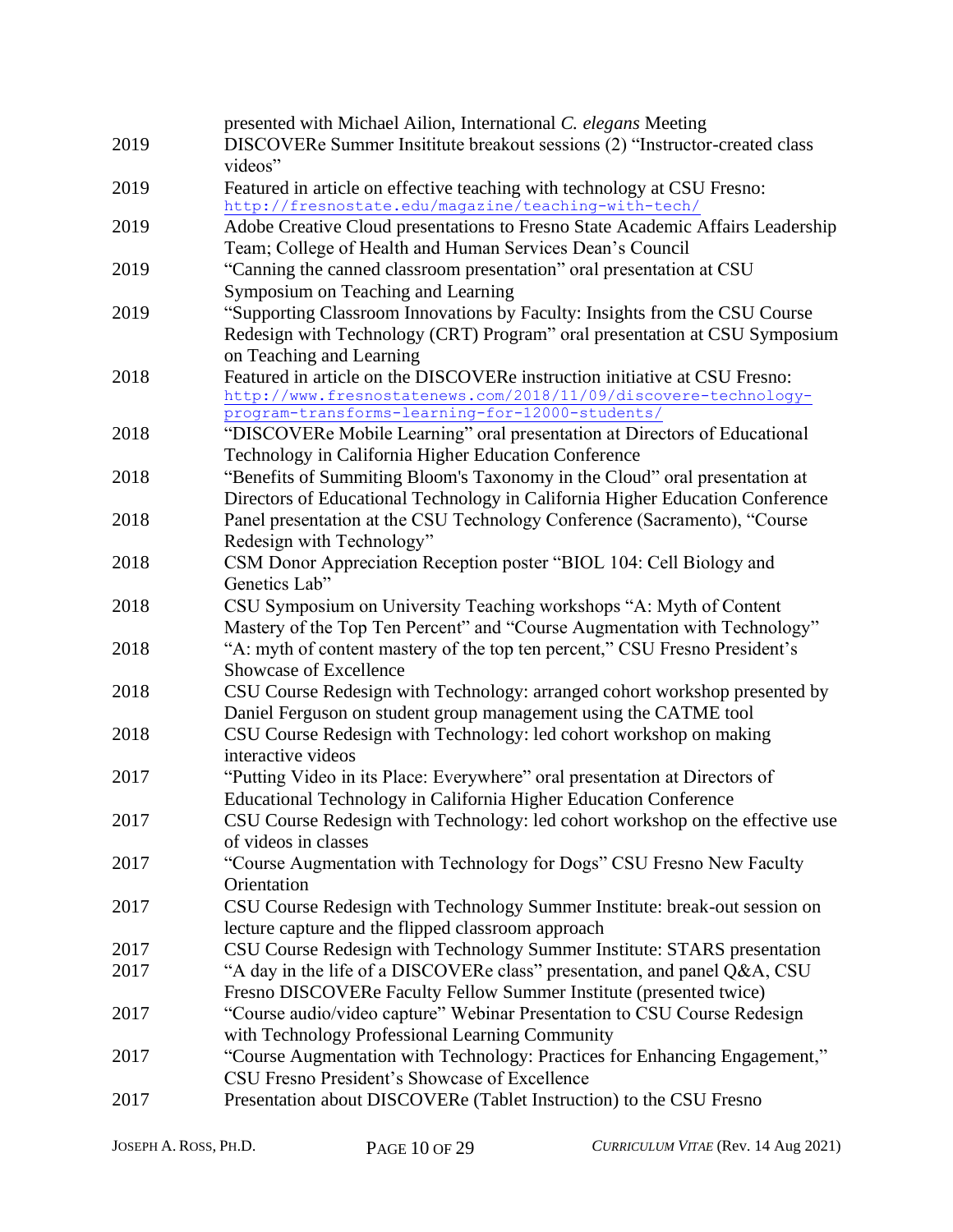|           | University Advisory Board                                                                                                 |  |  |  |  |  |
|-----------|---------------------------------------------------------------------------------------------------------------------------|--|--|--|--|--|
| 2017      | CSU Fresno Provost's Award for Innovation seminar                                                                         |  |  |  |  |  |
| 2016-2017 | CSU Course Redesign with Technology: Faculty Cohort Proven Lead (invited)                                                 |  |  |  |  |  |
| 2016      | Developed and presented CV/resumé-writing workshop to CSM undergraduates                                                  |  |  |  |  |  |
| 2016      | Break-out session leader: Technology, Innovation and Teaching workshop,                                                   |  |  |  |  |  |
|           | "Lecture capture, dissemination, and formative assessment best practices"                                                 |  |  |  |  |  |
| 2016      | New Faculty Orientation panelist, "Excelling in your first year of teaching"                                              |  |  |  |  |  |
| 2016      | Presented three break-out sessions on the SAMR Model and Educational                                                      |  |  |  |  |  |
|           | Technology, CSU Fresno DISCOVERe Faculty Summer Institute                                                                 |  |  |  |  |  |
| 2016      | Co-organized (with R. Pun and H. Jones) CSU Fresno Untenured Faculty                                                      |  |  |  |  |  |
|           | Organization workshop on Digital RTP Asset Management                                                                     |  |  |  |  |  |
| 2016      | <b>DISCOVERe Presentation to CSU Chancellor White</b>                                                                     |  |  |  |  |  |
| 2016      | Featured in article on the DISCOVERe tablet instruction initiative at CSU Fresno                                          |  |  |  |  |  |
|           | https://campustechnology.com/articles/2016/05/10/transforming-                                                            |  |  |  |  |  |
|           | teaching-at-fresno-state-with-tablets.aspx                                                                                |  |  |  |  |  |
| 2016      | Feature article with video on DISCOVERe in the Fresno State Journal                                                       |  |  |  |  |  |
| 2015      | http://www.fresnostatejournal.com/vol19no7/feature3.html<br>DISCOVERe Presentation on YouTube Analytics to USF Delegation |  |  |  |  |  |
| 2015      | Panel presentation, DISCOVERe Faculty Summer Institute                                                                    |  |  |  |  |  |
| 2015      | "An Apple a Day Keeps the Doctor at Play," CSU Fresno President's Showcase                                                |  |  |  |  |  |
|           | of Excellence                                                                                                             |  |  |  |  |  |
| 2015      | Panel presentation, CSU Fresno Student Success Summit                                                                     |  |  |  |  |  |
| 2015      | Guest presenter at DISCOVERe tablet instruction faculty learning community                                                |  |  |  |  |  |
|           | (April 6)                                                                                                                 |  |  |  |  |  |
| 2015      | "Take one tablet and call me in the morning: Blended learning with mobile                                                 |  |  |  |  |  |
|           | technology," Cal. Poly. San Luis Obispo                                                                                   |  |  |  |  |  |
| 2015      | Presentation at CSU Fresno Technology Innovations and Pedagogy Conference                                                 |  |  |  |  |  |
|           | on Engaging Learners                                                                                                      |  |  |  |  |  |
| 2014      | Guest presenter at DISCOVERe tablet instruction faculty learning community                                                |  |  |  |  |  |
|           | (November 6)                                                                                                              |  |  |  |  |  |
| $2014-$   | Writing Tablet Pedagogy blog (http://tabletpedagogy.blogspot.com);                                                        |  |  |  |  |  |
|           | subsequently also CurXpert (http://curxpert.blogspot.com) and EduProffer                                                  |  |  |  |  |  |
|           | (http://eduproffer.blogspot.com)                                                                                          |  |  |  |  |  |
| 2014      | Faculty Panel on Tablet Computer Instruction, CSU Fresno Technology                                                       |  |  |  |  |  |
|           | <b>Innovations and Pedagogy Conference</b>                                                                                |  |  |  |  |  |
| 2014      | Panel Presentation on Teaching, New Faculty Orientation, CSU Fresno                                                       |  |  |  |  |  |

# **Professional Development Activities**

| Ethics Network for Course-based Opportunities in Undergraduate Research         |
|---------------------------------------------------------------------------------|
| (ENCOUR) peer mentor                                                            |
| Advanced QLT Course in Teaching Online                                          |
| HyFlex training: Fresno State Flexible Course Institute                         |
| American Council on Undergraduate Education certificate in Effective Online     |
| <b>Teaching Practices</b>                                                       |
| <b>ENCOUR Fellow: integrating Responsible Conduct of Research training into</b> |
|                                                                                 |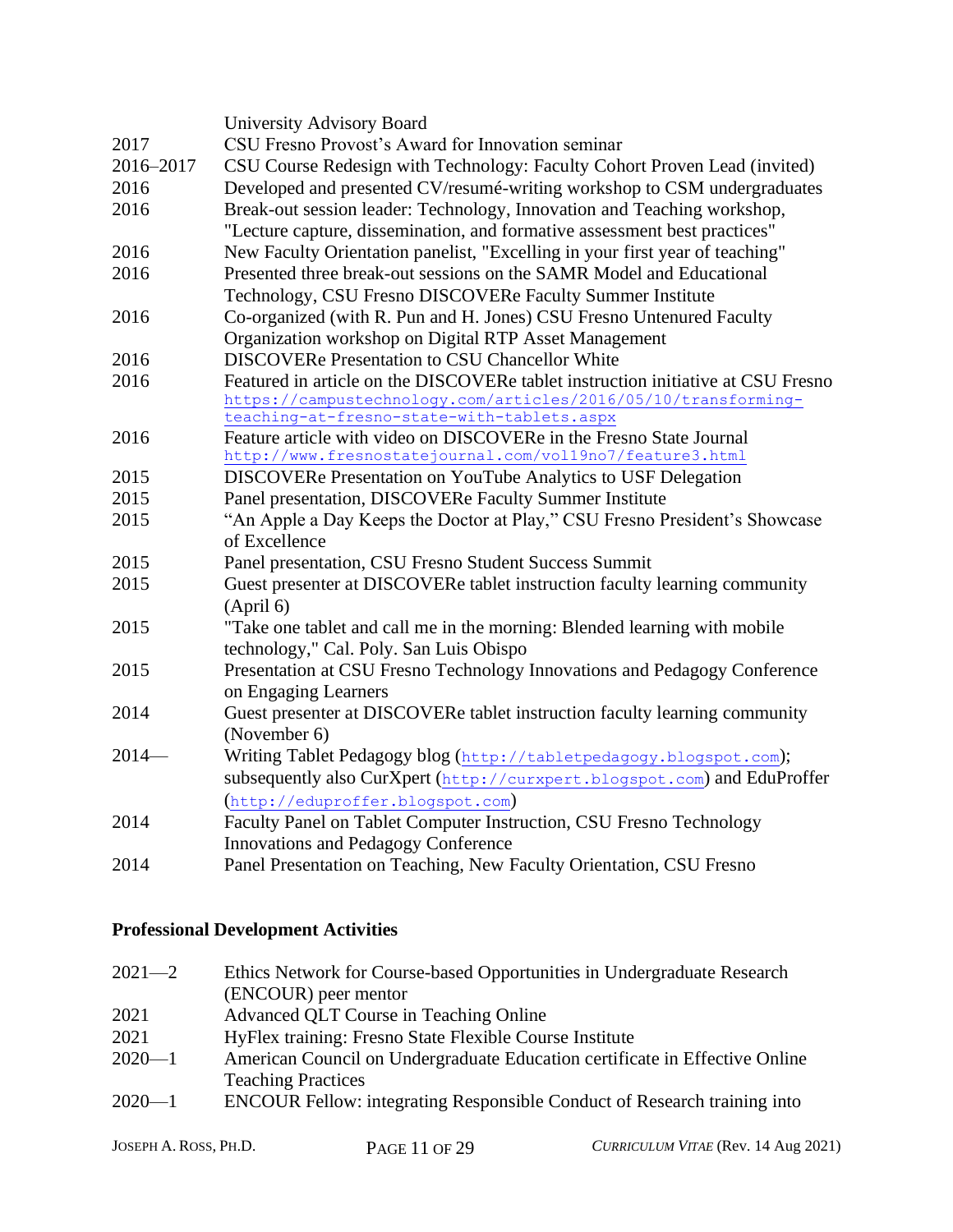|            | <b>CUREs</b>                                                                           |
|------------|----------------------------------------------------------------------------------------|
| 2020       | Introduction to Quality Matters course completion                                      |
| 2019       | CSU Ideas Lab participant                                                              |
| 2018, 9    | Course-based Undergraduate Research Experience (CURE) workshop by Erin                 |
|            | Dolan                                                                                  |
| 2017       | Pedagogy Workshop by Kimberly Tanner (SFSU)                                            |
| 2017       | Undergraduate Educator Professional Development Workshop, Evolution 2017               |
| 2017       | Apple Distinguished Educator Academy                                                   |
| 2017       | CSU Course Redesign with Technology Summer Institute                                   |
| 2017       | CSU Course Redesign with Technology Mid-Year Conference                                |
| 2016       | NSF RUI grant workshop, CSU Fresno                                                     |
| 2016       | CSU Course Redesign with Technology Summer Institute                                   |
| 2016       | NSF WIDER Active Learning Workshop, CSU Fresno                                         |
| 2015, 6    | NSF WIDER Grant faculty summer institute participant, CSU Fresno                       |
| 2015       | CSU Fresno ORSP NSF CAREER grant workshop                                              |
| 2015       | Education Resource Writing Workshop, 20 <sup>th</sup> International C. elegans Meeting |
| $2014 - 6$ | FLOCK course redesign member, CSU Fresno NSF WIDER grant                               |
| $2014-$    | Faculty Fellow, CSU Fresno DISCOVERe (tablet instruction) initiative                   |
| 2014       | NIH RIMI Fellow Manuscript-Writing Workshop                                            |
| 2014       | Quality Education for Minority students (QEM) NSF CAREER grant workshop                |
| 2014       | NIH RIMI Fellow Grant-Writing Workshop                                                 |
| 2014       | CSU Fresno ORSP NSF CAREER grant workshop                                              |
| 2014       | NIH RIMI Fellow Faculty Development Workshop                                           |
| 2013       | Active Learning Workshop by Edward Prather                                             |

### **Graduate Research Student Masters Advisor (12; 8 graduated)** *(accomplishments)*

- 2021— J. Proctor (*MS Biology pending*)
- 2021— L. Huerta Mora (*MS Biology pending*)
- 2019— K. Helwick *(MS Biology pending)*
- 2019— L. Pereira-Fita *(MS Biology pending)*
- 2018 B. Meter (*research intern from University of Rennes, France; subsequently Ph.D. program at Charles U., Prague*)
- 2017—2019 S. Saini (*PSM Biotechnology, employed at BioMarin*)
- 2015—2018 E. Johnson (*PSM Biotechnology, employed at APPL Labs, Clovis CA*)
- 2014—2016 R. Haddad (*PSM Biotechnology, 2017 CSM Outstanding Graduate Project Award; Molecular Scientist at Biodiagnostic Labs, Inc*)
- 2014—2016 S. Adineh (*MS Biology; Ph.D. program at W. Michigan U.*)
- 2013—2016 B. Ortega (*PSM Biotechnology; Biological Science Technician for Lindsey Burbank, USDA ARS, Parlier CA*)
- 2013—2015 J. Montgomery *(PSM Biotechnology, 2016 Biology Department Outstanding Graduate Project Award; Senior Scientist at PPD)*
- 2012—2014 K. Pham *(PSM Biotechnology, 2015 College of Science and Mathematics Outstanding Graduate Project Award, 2014 Division of Graduate Studies Outstanding Graduate Student Award; Catalent Pharma Solutions, Madison)*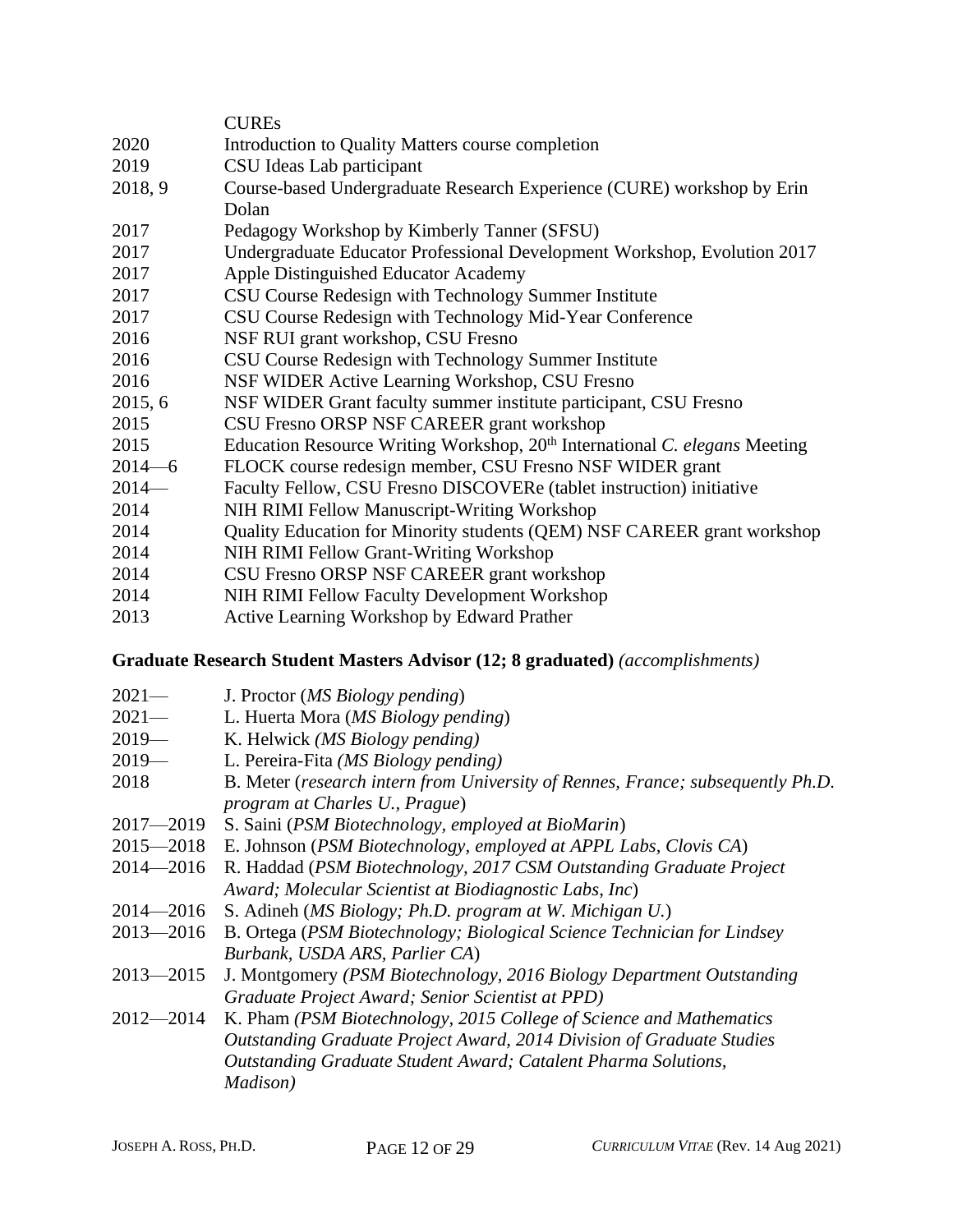## **Undergraduate Research Student Mentoring (27)** *(accomplishments)*

| $2021-$       | A. Yousaf                                                                      |
|---------------|--------------------------------------------------------------------------------|
| $2021 -$      | K. Reyes Barajas                                                               |
| $2021-$       | J. Terriquez                                                                   |
| $2019-$       | A. Mallory (Biology Honors Program)                                            |
| $2019-$       | E. Kim                                                                         |
| $2019 - 2021$ | N. Aceves (Biology Honors Thesis; Rice University doctoral program)            |
| 2019-2020     | I. Adame (MS Biology program, Fresno State)                                    |
| $2019 - 2020$ | M. F. Balane                                                                   |
| $2017 - 2020$ | S. Takhar                                                                      |
| $2017 - 2019$ | M. Kalomiris (NIH Postbac IRTA; UC Santa Cruz science communication            |
|               | graduate program)                                                              |
| $2017 - 2019$ | A. Aguilar                                                                     |
| $2017 - 2019$ | G. Chahal                                                                      |
| $2016 - 2017$ | M. Montelongo (California Health Sciences University, Pharmacy School)         |
| 2016-2017     | N. Harp                                                                        |
| $2016 - 2018$ | E. Cazares-Navarro (Biology Honors Thesis; Louis Stokes Alliance for Minority  |
|               | Participation)                                                                 |
| $2016 - 2017$ | E. Pano (2016-7 President, CSU Fresno SACNAS Chapter, Louis Stokes Alliance    |
|               | for Minority Participation, NSF iREU in France with Dr. Christel Carles)       |
| $2016 - 2019$ | L. Pereira-Fita                                                                |
| $2016 - 2019$ | K. Helwick                                                                     |
| $2015 - 2017$ | B. Pavic (Biology Honors Thesis; UCLA M.D. Primer program)                     |
| 2015          | R. Gabriel                                                                     |
| $2014 - 2017$ | M. Lauri (Biology Honors Thesis; Southern California College of Optometry)     |
| $2014 - 2016$ | A. Contreras (Louis Stokes Alliance for Minority Participation)                |
| $2014 - 2015$ | H. Mouanoutoua (D.O. school: A.T. Still Univ.)                                 |
| $2014 - 2015$ | N. Reetz (Research Technician, USDA)                                           |
| $2014 - 2015$ | J. Hobby                                                                       |
| $2013 - 2015$ | H. Salas                                                                       |
| $2013 - 2015$ | J. Rodriguez (Research Technician and Supervisor, APPL Labs)                   |
| $2012 - 2016$ | L. Velazco-Cruz (Louis Stokes Alliance for Minority Participation;             |
|               | 2014 participant in Washington University's Opportunities in Genomics Research |
|               | for underrepresented students; 2014-5 President, CSU Fresno SACNAS chapter;    |
|               | 2016 Biology Department Outstanding Undergraduate Student; WUSTL doctoral      |
|               | <i>program</i> )                                                               |
| $2012 - 2015$ | C-C. Chang (Downing Scholarship, CSU Fresno College of Science                 |
|               | and Mathematics Dean's Medalist, Delegate to 2015 CSU Student Research         |
|               | Competition; U.C. San Francisco Medical School)                                |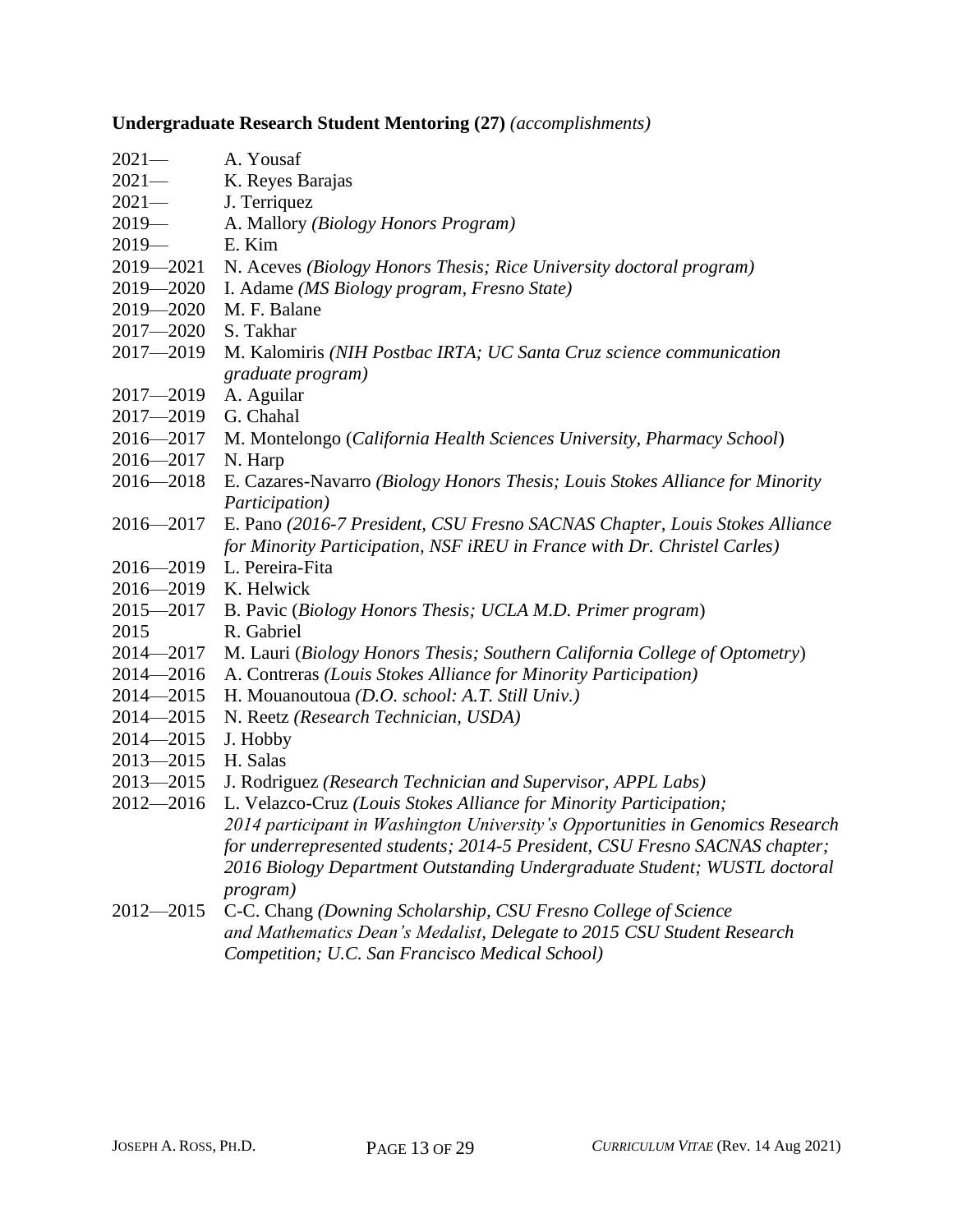**Student Poster Presentations** (presenting; † CSU Fresno undergraduate; †† graduate student)

- 2021 CSU Fresno High-Impact Practice (HIP) Symposium from BIOL 104 Spring 2021: • Aldama†, Gill†, Swan†, Kendoyan and Ross "Hemochromatosis"
- 2020 CSU Fresno High-Impact Practice (HIP) Symposium from BIOL 104 Fall 2020:
	- Alvarez†, Reusch†, Robles†, Kendoyan and Ross "Multiple Sclerosis: A Look Into The Control of Dopamine In The Brain"
- 2020 Aceves†, Balane MF† and Ross J (2020) "Efficacy of Paternal Mitochondrial Transmission after Fertilization with Male and Female Sperm" CSM Virtual Research Showcase
- 2020 Takhar† and Ross J (2020) "Quantifying Developmental Delay in Intra-Species Hybrids" CSM Virtual Research Showcase
- 2020 Takhar† and Ross. "Quantifying Developmental Delay in Intra-Species Hybrids" Central California Research Symposium (not presented due to COVID-19)
- 2019 CSU Fresno High-Impact Practice (HIP) Symposium from BIOL 104 Fall 2019:
	- De Vera†, Nguyen†, Shin†, Kendoyan and Ross "Sensitivity of fecundity and longevity to varying ethanol concentrations in two populations of *Caenorhabditis briggsae*"
	- Dhesi<sup>†</sup>, Gonzalez<sup>†</sup>, Kendoyan and Ross "Heat stress and reproductive recovery in HK104 *Caenorhabditis briggsae*"
	- Alvarez†, Lona†, Rajasekaran†, Whalen and Ross "Temperature-dependent effects on male-hermaphrodite offspring production associates with temperate versus tropical specific strain habitats in *Caenorhabditis briggsae*"
	- Vidal†, Krikorian†, Shepard†, Whalen and Ross "Analyzing the self-fecundity of *Caenorhabditis briggsae* strains AF16, HK104 and the AF16xHK104 hybrid"
- 2019 Kalomiris and Ross "Expression of developmental delay in *C. briggsae* hybrids." CSM Celebration of Student Research
- 2019 Saini and Ross "Monitoring the fecundity recovery of cybrids in *Caenorhabditis briggsae*." CSM Celebration of Student Research
- 2019 Saini†† and Ross. "The genetic architecture and tempo of hybrid fitness recovery" Central California Research Symposium
- 2019 Kalomiris† and Ross. "Expression of developmental delay in *C. briggsae* hybrids" Central California Research Symposium
- 2019 Takhar† and Ross. "Mitochondrial-nuclear epistasis affects development in *C. briggsae* hybrids." Central California Research Symposium
- 2019 CSU Fresno Course-based Undergraduate Research Experience (CURE) Symposium from BIOL 104 Spring 2019:
	- Gomez†, O'Keefe†, Lichtenstein†, Martinez†, Raquenio†, Machado†, Shank†, Adineh and Ross. "The effect of hybridization on *C. briggsae* and the arising *him* frequency"
	- Princesa†, Camara†, Kaur†, Sanchez†, Sanchez†, Adineh and Ross. "Trends in the allele frequencies of *C. briggsae* temperate-tropical hybrids"
	- Adame†, Aujla†, Gill†, Leon†, Ricablanca†, Takhar†, Adineh and Ross. "Expression of tropical and temperate strains in *Caenorhabditis briggsae* hybrids"
	- Chavez†, Paniagua†, Saechao†, Adineh and Ross. "The effects of hybridization on temperate and tropical *Caenorhabditis briggsae* strains at 20°C"
- 2019 Takhar† and Ross. "Mitochondrial-nuclear genetic incompatibility causes hybrid developmental delay." CSUPERB Symposium.
- 2019 Saini†† and Ross. "The genetic architecture and tempo of hybrid fitness recovery." CSUPERB Symposium.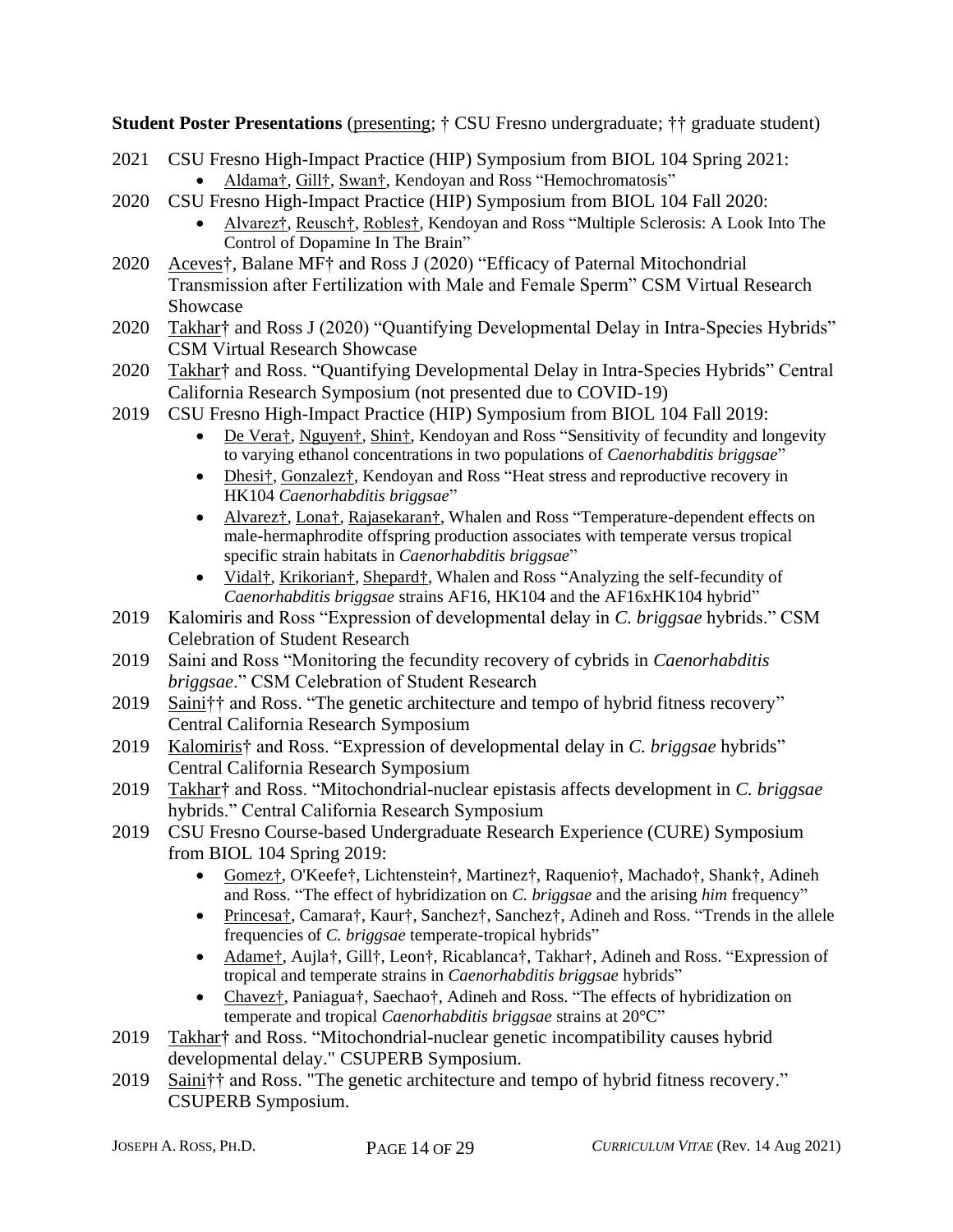- 2018 CSU Fresno Course-based Undergraduate Research Experience (CURE) Symposium from BIOL 104 Spring 2018:
	- Taha A†, Blanco J†, Grootendorst K†, Castenada V†, Adineh S and Ross J. "Analysis of Development Rate in Cybrids Originating from HK104 and AF16 *C. briggsae* Strains"
	- Sanchez LG†, Vang G†, Kanwar P†, Adineh S and Ross J. "Comparison of *Caenorhabditis briggsae* Hybrid FV64 Size to Control Strains, HK104 and AF16"
	- Madrigal E†, Purwaha K†, Bajwa B†, Adineh S and Ross J. "Using *Caenorhabditis briggsae* as model systems to observe mitochondrial transmission via growth rates"
	- Chavez AB†, Glasser C†, Gonzalez S†, Heu N†, Mohsin G†, Soares G†, Stearns J†, Adineh S and Ross J. "Growth Analysis of *C. briggsae* Mitochondrial and Nuclear Genome Hybrids"
	- Espinoza†, Ordaz†, Sciaroni†, Prieto†, Navarrette†, Ko†, Ross and Adineh. "Effects of temperature on fecundity in *C. briggsae* regional holotypes."
	- Paulsen†, Holm†, Sekhon†, Warnert†, Zavala†, Yang†, Perez†, Ross and Adineh. "Temperature adaptability in *C. briggsae*."
	- Cortez†, Helwick†, Kaur†, Nakai†, Tafoya†, Terriquez†, Tokhi†, Ross and Adineh. "Temperature dependence in successive nematode succession."
	- Martinez†, Acosta†, Rivas†, Moriyama†, Nagi†, Nagi†, Rodriguez†, Ross and Adineh. "Adaptations of tropical and temperate *C. briggsae* species at 20°C and 25°C."
- 2018 CSM Celebration of Student Research:
	- Pereira-Fita L†, Jorgenson C†† and Ross J. "Genetic effects on fitness recovery of dysfunctional hybrids"
	- Cazares-Navarro  $E^{\dagger}$  and Ross J. "Temperature effects on genetic inheritance in *Caenorhabditis briggsae*"
	- Rawson M<sup>†</sup>, Johnson E<sup>†</sup>†, Ross J and Dejean L. "Altered function in mitochondrial nuclear hybrid nematode"
- 2018 Fita L†, Jorgensen C and Ross J. "Genetic effects on fitness recovery of dysfunctional hybrids." CSUPERB Symposium (Santa Clara)
- 2018 Johnson E††, Dejean L and Ross J. "Altered function in mitochondrial-nuclear hybrid nematodes." CSUPERB Symposium (Santa Clara)
- 2018 CSM Donor Appreciation Reception:
	- Macedo†, Phillips†, Lee†, Adineh and Ross, "Assessment of the phylogenetic relatedness of BW287 to HK104-5 and AF16"
	- Brisco†, Diaz†, Cunningham†, Adineh and Ross, "Genetic comparisons between tropical and temperate *C. briggsae*"
- 2017 CSM CURE Symposium posters from BIOL 104 Fall 2017:
	- Macedo†, Phillips†, Lee†, Adineh and Ross, "Assessment of the phylogenetic relatedness of BW287 to HK104-5 and AF16"
	- Hobson†, Crooker†, O'Callaghan†, Adineh and Ross, "Tropical Strain JU725 of *C. briggsae* compared to other tropical and temperate strains"
	- Chauhan†, McGee†, Adineh and Ross, "Assessing the effects of different primers on tropical and temperate strains of *C. briggsae*"
	- Brisco†, Diaz†, Cunningham†, Adineh and Ross, "Genetic comparisons between tropical and temperate *C. briggsae*"
- 2017 Adineh S<sup>††</sup> and Ross J. "Quantifying paternal mitochondrial transmission in *Caenorhabditis briggsae* hybrids." International *C. elegans* Meeting.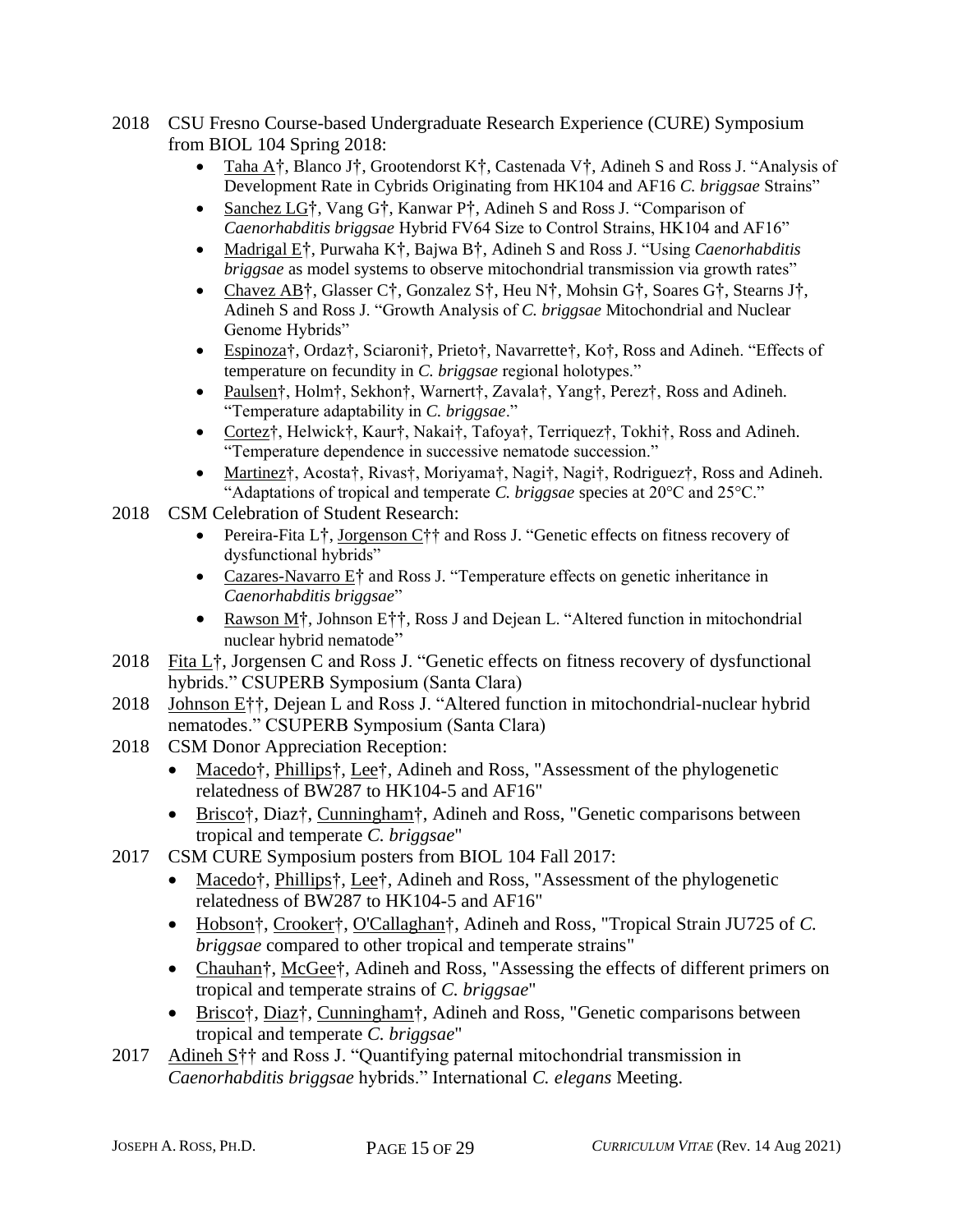- 2017 Pavic B† and Ross J. "Fitness recovery of *Caenorhabditis briggsae* hybrids." CSM Celebration of Student Research, CSU Fresno
- 2017 Lauri M† and Ross J. "Reactive Oxygen Species and Developmental Delay in *Caenorhabditis briggsae*." CSM Celebration of Student Research, CSU Fresno
- 2017 Pavic B† and Ross J. "Fitness recovery of *Caenorhabditis briggsae* hybrids." Bay Area Worm Meeting.
- 2017 Montelongo M†, Pano E†, Rodriguez J†, Jorgensen C and Ross J. "*Caenorhabditis briggsae* hybrid developmental delay is caused by mitochondrial-nuclear mismatch." Central California Research Symposium
- 2017 Johnson E††, Ross J, Dejean L, Goto J. "Assessing Mitochondrial Function in Experimental Caenorhabditis briggsae Hybrids" Central California Research Symposium
- 2017 Lauri M† and Ross J. "Reactive Oxygen Species and Developmental Delay in *Caenorhabditis briggsae*." Central California Research Symposium
- 2017 Lauri M† and Ross J. "Reactive Oxygen Species and Developmental Delay in *Caenorhabditis briggsae*." CSUPERB Symposium (Santa Clara)
- 2017 Montelongo M†, Pano E†, Rodriguez J, Jorgensen C and Ross J. "*Caenorhabditis briggsae* hybrid developmental delay is caused by mitochondrial-nuclear mismatch." CSUPERB Symposium (Santa Clara)
- 2016 Haddad R†† and Ross J. "Investigating adaptability to climate change by monitoring temperature effects on genetic inheritance patterns in *Caenorhabditis briggsae*." Evolution 2016 (Society for the Study of Evolution).
- 2016 Ortega B†† and Ross J. "Investigating the genetic basis of delayed development with *Caenorhabditis briggsae* recombinant inbred lines." CSM Celebration of Student Research, CSU Fresno
- 2016 Haddad R†† and Ross J. "Investigating adaptability to climate change by monitoring temperature effects on genetic inheritance patterns in *Caenorhabditis briggsae*." CSM Celebration of Student Research, CSU Fresno
- 2016 Adineh S†† and Ross J. "Quantifying paternal mitochondrial DNA transmission in *Caenorhabditis briggsae* hybrids." CSM Celebration of Student Research, CSU Fresno
- 2016 Lauri M† and Ross J. "Reactive oxygen species and developmental delay in *Caenorhabditis briggsae*" CSM Celebration of Student Research, CSU Fresno
- 2016 Contreras A† and Ross J. "A potential impact of climate change on fitness in *Caenorhabditis briggsae*" CSM Celebration of Student Research, CSU Fresno
- 2016 Ortega B†† and Ross J. "Investigating the genetic basis of delayed development with *Caenorhabditis briggsae* recombinant inbred lines." CSU Fresno Graduate Research and Creative Activities Symposium
- 2016 Haddad  $R\uparrow\uparrow$  and Ross J. "Investigating adaptability to climate change by monitoring temperature effects on genetic inheritance patterns in *Caenorhabditis briggsae*." CSU Fresno Graduate Research and Creative Activities Symposium
- 2016 Adineh S†† and Ross J. "Quantifying paternal mitochondrial DNA transmission in *Caenorhabditis briggsae* hybrids." CSU Fresno Graduate Research and Creative Activities Symposium
- 2016 Lauri M† and Ross J. "Reactive oxygen species in *Caenorhabditis briggsae* mitochondria." Central California Research Symposium *\*Provost's Outstanding Undergraduate Poster Award\**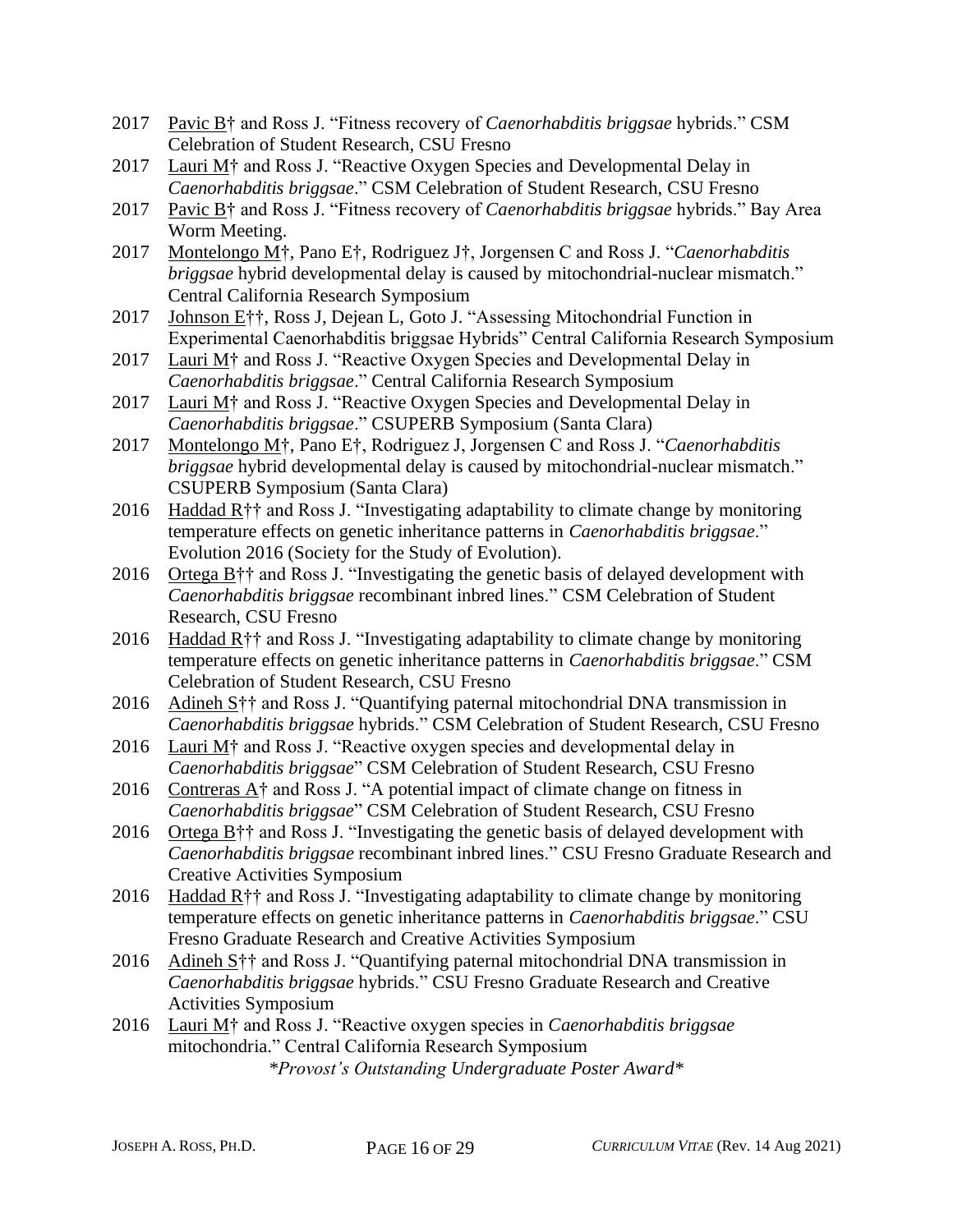- 2016 Contreras  $A\uparrow$  and Ross J. "A potential impact of climate change on fitness in *Caenorhabditis briggsae*" Central California Research Symposium
- 2016 Stanboulian S†, Kendoyan S†, Ross J and Calderón-Urrea A. "Introgression of the *him-5* mutation into the GFP strains ST65 and PD4251 of *Caenorhabditis elegans*." Central California Research Symposium
- 2016 Contreras  $A\uparrow$  and Ross J. "A potential impact of climate change on fitness in *Caenorhabditis briggsae*." CSUPERB Symposium (Garden Grove)
- 2015 Velazco L† and Ross J. "Genetic mapping of developmental delay phenotype in *Caenorhabditis briggsae* tropical x temperate hybrids." Fresno State WASC Accreditation Site Visit Student Poster Session
- 2015 Montgomery J†† and Ross J. "Genetic mapping of hybrid developmental delay with novel near-isogenic lines of *Caenorhabditis briggsae*." 20<sup>th</sup> International *C. elegans* Meeting.
- 2015 Ortega B†† and Ross J. "Investigating the genetic basis of delayed development with *Caenorhabditis briggsae* recombinant inbred lines." CSU Fresno Graduate Research and Creative Activities Symposium
- 2015 Chang C-C† and Ross J. "Exploration of mitochondrial dysfunction in nematodes through fat content." CSM Celebration of Student Research, CSU Fresno
- 2015 Hobby J† and Ross J. "Measuring male sperm motility in mitochondria-deficient *Caenorhabditis briggsae* hybrids." CSM Celebration of Student Research, CSU Fresno
- 2015 Reetz N† and Ross J. "Embryonic lethality in hybrid crosses of *Caenorhabditis briggsae.*" CSM Celebration of Student Research, CSU Fresno
- 2015 Rodriguez J† and Ross J. "Early onset of speciation by hybrid nuclear-mitochondrial dysfunction in *Caenorhabditis briggsae.*" CSM Celebration of Student Research, CSU Fresno
- 2015 Mouanoutoua H<sup>+</sup> and Ross J. "Who's your daddy? Detecting mitochondrial inheritance in *Caenorhabditis briggsae* using polymerase chain reaction." CSM Celebration of Student Research, CSU Fresno
- 2015 Chang  $C-C<sub>i</sub>$  and Ross J. "Exploration of mitochondrial dysfunction in nematodes through fat content." Central California Research Symposium
- 2015 Hobby J<sup>†</sup> and Ross J. "Measuring male sperm motility in mitochondria-deficient *Caenorhabditis briggsae* hybrids." Central California Research Symposium
- 2015 Reetz N† and Ross J. "Embryonic lethality in hybrid crosses of *Caenorhabditis briggsae.*" Central California Research Symposium
- 2015 Rodriguez J<sup>†</sup> and Ross J. "Early onset of speciation by hybrid nuclear-mitochondrial dysfunction in *Caenorhabditis briggsae.*" Central California Research Symposium
- 2015 Mouanoutoua H $\dagger$  and Ross J. "Who's your daddy? Detecting mitochondrial inheritance in *Caenorhabditis briggsae* using polymerase chain reaction." Central California Research Symposium
- 2015 Velazco L† and Ross J. "Genetic mapping of developmental delay phenotype in *Caenorhabditis briggsae* tropical x temperate hybrids." CSUPERB Symposium (Santa Clara, CA)
- 2015 Chang C-C† and Ross J. "Exploration of mitochondrial dysfunction in nematodes through fat content." CSUPERB Symposium (Santa Clara, CA)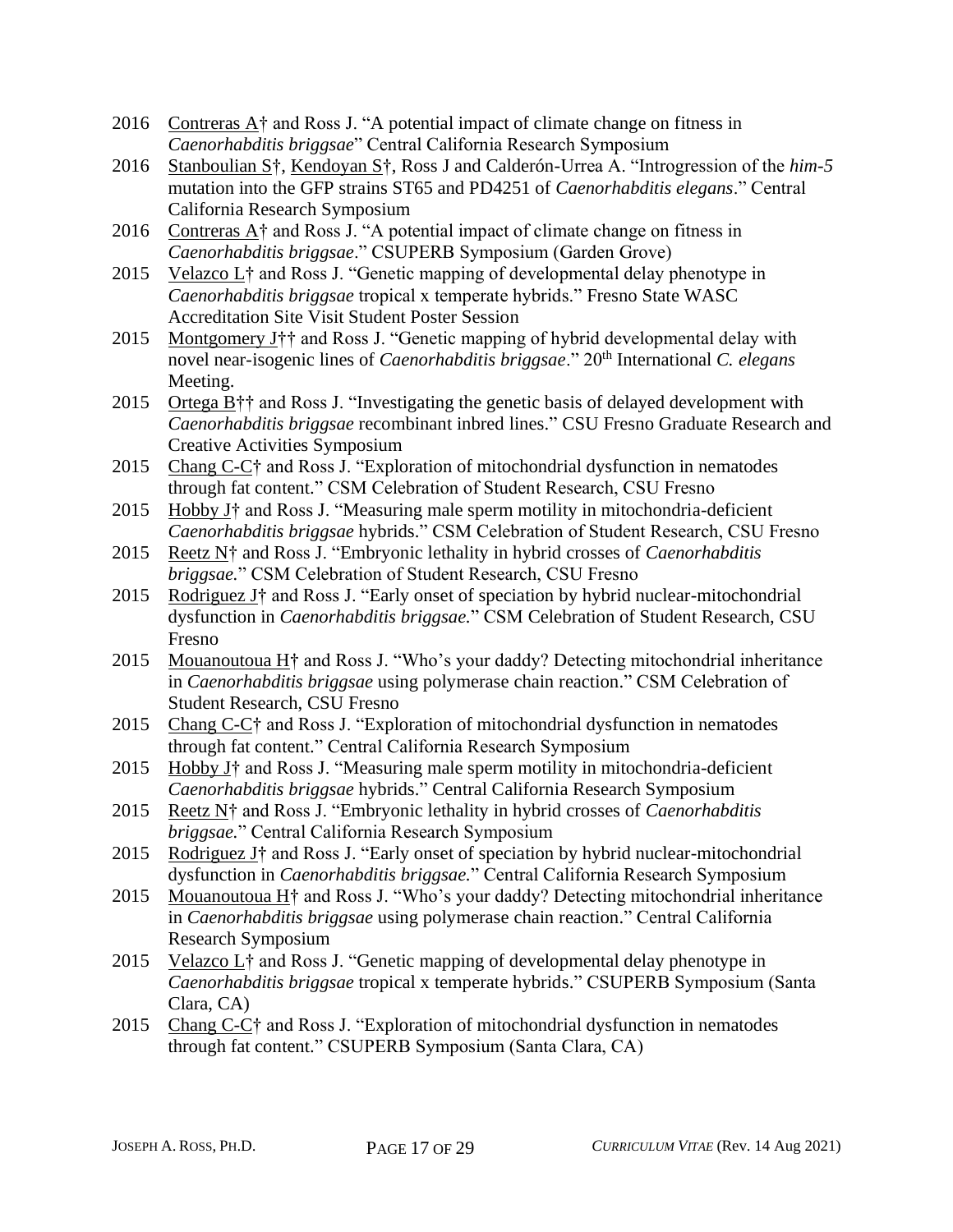- 2015 Montgomery J†† and Ross J. "Genetic mapping of hybrid developmental delay with novel near-isogenic lines of *Caenorhabditis briggsae.*" CSUPERB Symposium (Santa Clara, CA)
- 2015 Nwangwu A††, Ross J, Cheng D, Bhardwaj E, Bushoven J. "Genetic Variability in a Representative 'Kerman x Peters' Population of Pistachio, *Pistacia vera* L." American Society for Agronomy
- 2014 Nwangwu A††, Ross J, Cheng D, Bhardwaj E, Bushoven J. "Genetic Profiling and Variability Study in Representative 'Kerman x Peters' Populations of Pistachio Plants, *Pistacia vera* L." American Society of Agronomy, Crop Science Society of America and Soil Science Society of America International Annual Meeting, Long Beach
- 2014 Velazco L<sup>†</sup> and Ross J. "Polymerase chain reaction genotyping of developmental delay phenotype in *Caenorhabditis briggsae* hybrids." CSM Celebration of Student Research, CSU Fresno
- 2014 Chang C-C† and Ross J. "Quantification of Fat Levels with Hybrid Dysfunction." CSM Celebration of Student Research, CSU Fresno
- 2014 Rodriguez J† and Ross J. "Exploring speciation in *Caenorhabditis briggsae* through mitochondrial dysfunction in hybrids." CSM Celebration of Student Research, CSU Fresno
- 2014 Pham K†† and Ross J. " Elucidating the cellular and genetic basis of hybrid dysfunction between wild isolates of *Caenorhabditis briggsae*." CSM Celebration of Student Research, CSU Fresno
- 2014 Montgomery J†† and Ross J. "Genetic mapping of hybrid developmental delay with novel near-isogenic lines of *Caenorhabditis briggsae.*" CSM Celebration of Student Research, CSU Fresno
- 2014 Pham K†† and Ross J. "Elucidating the cellular and genetic basis of hybrid dysfunction between wild isolates of *Caenorhabditis briggsae*." Central California Graduate Research and Creative Activities Symposium
- 2014 Montgomery J†† and Ross J. "Genetic mapping of hybrid developmental delay with novel near-isogenic lines of *Caenorhabditis briggsae*." Central California Graduate Research and Creative Activities Symposium
- 2014 Chang C-C† and Ross J. "Quantification of Fat Levels with Hybrid Dysfunction." Central California Research Symposium

### *\*Best Undergraduate Poster Award\**

- 2014 Rodriguez J† and Ross J. "Exploring speciation in *Caenorhabditis briggsae* through mitochondrial dysfunction in hybrids." Central California Research Symposium
- 2014 Pham K<sup> $\dagger$ </sup> and Ross J. "Elucidating the cellular and genetic basis of hybrid dysfunction between wild isolates of *Caenorhabditis briggsae*." CSUPERB Symposium
- 2013 Velazco-Cruz L† and Ross J. "Assessing the onset of speciation using *Caenorhabditis briggsae* hybrids." Louis Stokes Alliance for Minority Participation Research Program Posterboard Symposium, California State University, Fresno
- 2013 Pham K†† and Ross J. "Testing for a mitochondrial basis of intraspecific genetic incompatibility in *Caenorhabditis briggsae* cytonuclear hybrids." 19th International *Caenorhabditis elegans* Meeting
- 2013 Pham K†† and Ross J. "Elucidating the cellular and genetic basis of hybrid dysfunction between wild isolates of *Caenorhabditis briggsae*." College of Science and Mathematics Celebration of Student Research and Achievements, California State University, Fresno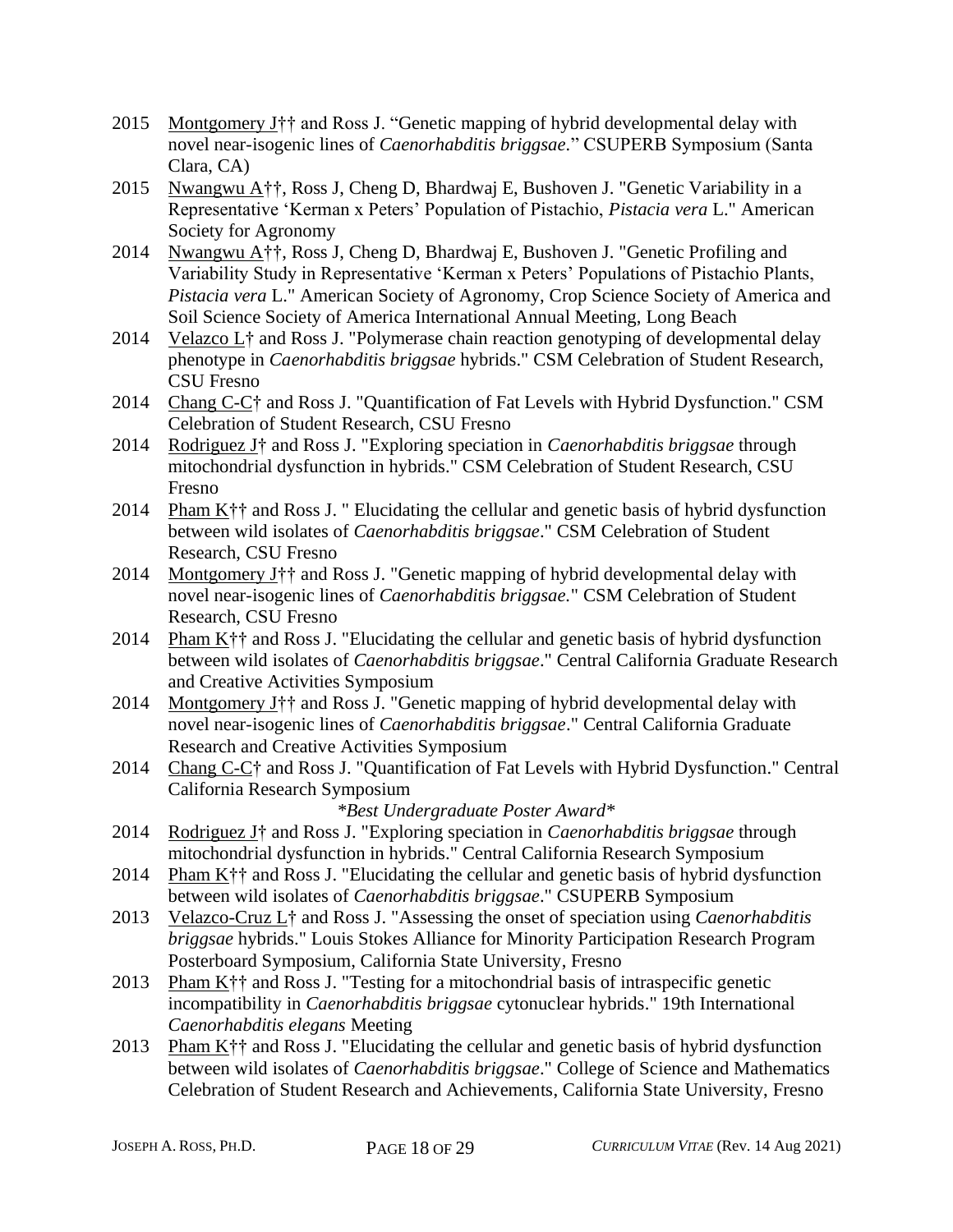### **Competitive Student Research & Travel Funding (total \$27,227.32)**

| 2020 | L. Pereira-Fita: CSM Faculty Sponsored Student Research Award (\$1000) |
|------|------------------------------------------------------------------------|
|      | K. Helwick: CSM Faculty Sponsored Student Research Award (\$1000)      |
| 2018 | S. Saini: CSM Faculty Sponsored Student Research Award (\$972)         |
| 2017 | E. Johnson: CSU Fresno Graduate Research Grant (\$1,000)               |
| 2016 | M. Lauri: CSU Fresno research grant (\$976.32)                         |
|      | B. Pavic: CSU Fresno research grant (\$1,000)                          |
|      | R. Haddad: CSUPERB Conference Travel Award (\$1,500)                   |
| 2015 | M. Lauri: CSM Faculty Sponsored Student Research Award (\$714)         |
|      | S. Haji Adineh: CSM Faculty Sponsored Student Research Award (\$714)   |
|      | B. Ortega: CSM Faculty Sponsored Student Research Award (\$714)        |
|      | R. Haddad: CSM Faculty Sponsored Student Research Award (\$1,000)      |
|      | J. Montgomery: CSUPERB Conference Travel Award (\$1,275)               |
| 2014 | N. Reetz: CSM Faculty Sponsored Student Research Award (\$600)         |
|      | J. Hobby: CSM Faculty Sponsored Student Research Award (\$1,000)       |
|      | C-C. Chang: CSM Faculty Sponsored Student Research Award (\$990)       |
|      | H. Mouanoutoua: CSM Faculty Sponsored Student Research Award (\$780)   |
|      | H. Salas: CSM Faculty Sponsored Student Research Award (\$850)         |
|      | N. Reetz: CSU Fresno research grant (\$970)                            |
|      | H. Mouanoutoua: CSU Fresno research grant (\$1,000)                    |
|      | L. Velazco: CSU Fresno research grant (\$972)                          |
| 2013 | K. Pham: CSUPERB Conference Travel Award (\$1,200)                     |
|      | C-C. Chang: CSM Faculty Sponsored Student Research Award (\$1,000)     |
|      | J. Rodriguez: CSM Faculty Sponsored Student Research Award (\$1,000)   |
|      | K. Pham: CSU Fresno NIH RIMI Faculty-Initiated Student Award (\$5,000) |

#### **Masters Committee Membership (49)** *(including my own primary advisees)*

2012— M. Abou-Naoum, A. al Subhi, C. Amaya, S. Aucar, N. Avery, P. Azami, P. Bekal, E. Braschayko, S. Carpenter, Y. Chavan, P. Chawla, J. Cheatham, P. Chhina, R. Elizondo, M. Gonzales, S. Gorle, S. Gunasekara, R. Haddad, S. Haji Adineh, K. Helwick, A. Hernandez, L. Huerta Mora, Y. Ibarra, D. James, E. Johnson, M. Johnson, C. Jorgensen, P. Lakkaraju, B. Mahmood, T. Melkonian, J. Montgomery, A. Nwangwu, C. Olea, B. Ortega, K. Patterson (Duris), L. Pereira-Fita, K. Pham, J. Proctor, B. Ramos, S. Saini, L. Senn, V. Sharma, S. Shetty, M. Smith, R. Tamayo, J. Tyson, K. Vander, A. Wakeman-Hill, W. Whalen

#### **Advising**

| $2020 - 1$ | Advising and mentoring a senior undergraduate student at Freedom University |
|------------|-----------------------------------------------------------------------------|
| 2016       | Staffed Biology Masters program table at CSU Fresno Graduate Resource Fair  |
| 2013, 4    | <b>CSU Fresno Preview Day</b>                                               |
| $2013-$    | Dog Days Advising (5 years, multiple sessions)                              |
| $2012-$    | College of Science and Mathematics Advising Days (3)                        |
|            |                                                                             |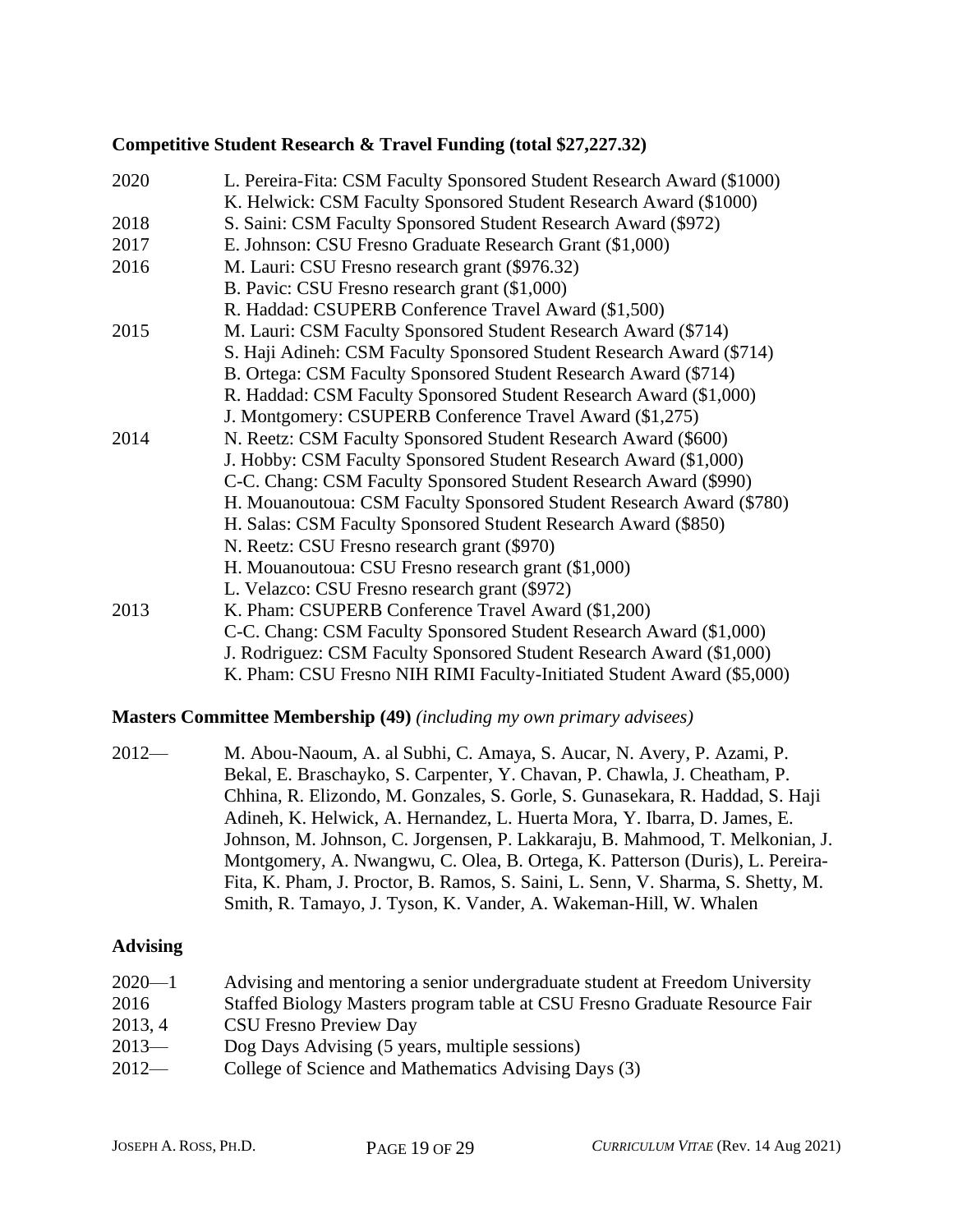| Semester 'Year        | <b>Undergrad</b><br><b>Advisees</b><br><b>Seen</b> | <b>Graduate</b><br><b>Advisees</b><br>Seen | <b>Recommendations</b><br><b>Submitted</b> | <b>New Chair or</b><br><b>Member</b> of<br><b>Project/Thesis</b><br><b>Committee</b> |
|-----------------------|----------------------------------------------------|--------------------------------------------|--------------------------------------------|--------------------------------------------------------------------------------------|
| Spring+Summer '21     | 9                                                  | 2                                          | 15                                         | 2                                                                                    |
| Fall '20              | 6                                                  |                                            | 36                                         | 3                                                                                    |
| Spring+Summer '20     | 5                                                  | 1                                          | 22                                         |                                                                                      |
| Fall '19              | 3                                                  | $\overline{2}$                             | 27                                         | $\overline{2}$                                                                       |
| Summer '19            | 1                                                  | $\mathbf 0$                                | 10                                         | 0                                                                                    |
| Academic Year '18-19* | 8                                                  | 7                                          | 76                                         |                                                                                      |
| Spring+Summer '18     | 7                                                  | 5                                          | 17                                         | 2                                                                                    |
| Fall '17**            | 14                                                 | 1                                          | 39                                         | $\overline{2}$                                                                       |
| Spring+Summer '17     | 16                                                 | 3                                          | 18                                         | 3                                                                                    |
| Fall '16              | 19                                                 | $\overline{2}$                             | 33                                         | 0                                                                                    |
| Spring+Summer '16     | 16                                                 | 1                                          | 25                                         |                                                                                      |
| Fall '15              | 13                                                 | $\overline{2}$                             | 20                                         | 3                                                                                    |
| Spring+Summer '15     | 18                                                 | 8                                          | 39                                         | 4                                                                                    |
| Fall '14              | 20                                                 | 11                                         | 20                                         | 6                                                                                    |
| Spring+Summer '14     | 23                                                 | 16                                         | 21                                         |                                                                                      |
| <b>Fall '13</b>       | 34                                                 | 12                                         | 16                                         |                                                                                      |
| Spring+Summer '13     | 3                                                  | 12                                         | 15                                         | 8                                                                                    |
| <b>Fall '12</b>       | 3                                                  | 4                                          | 5                                          | 5                                                                                    |

*\* During Fall 2018 sabbatical, I had no advising duties*

*\*\* Advising load began to diminish as CSM instituted a centralized academic advising office*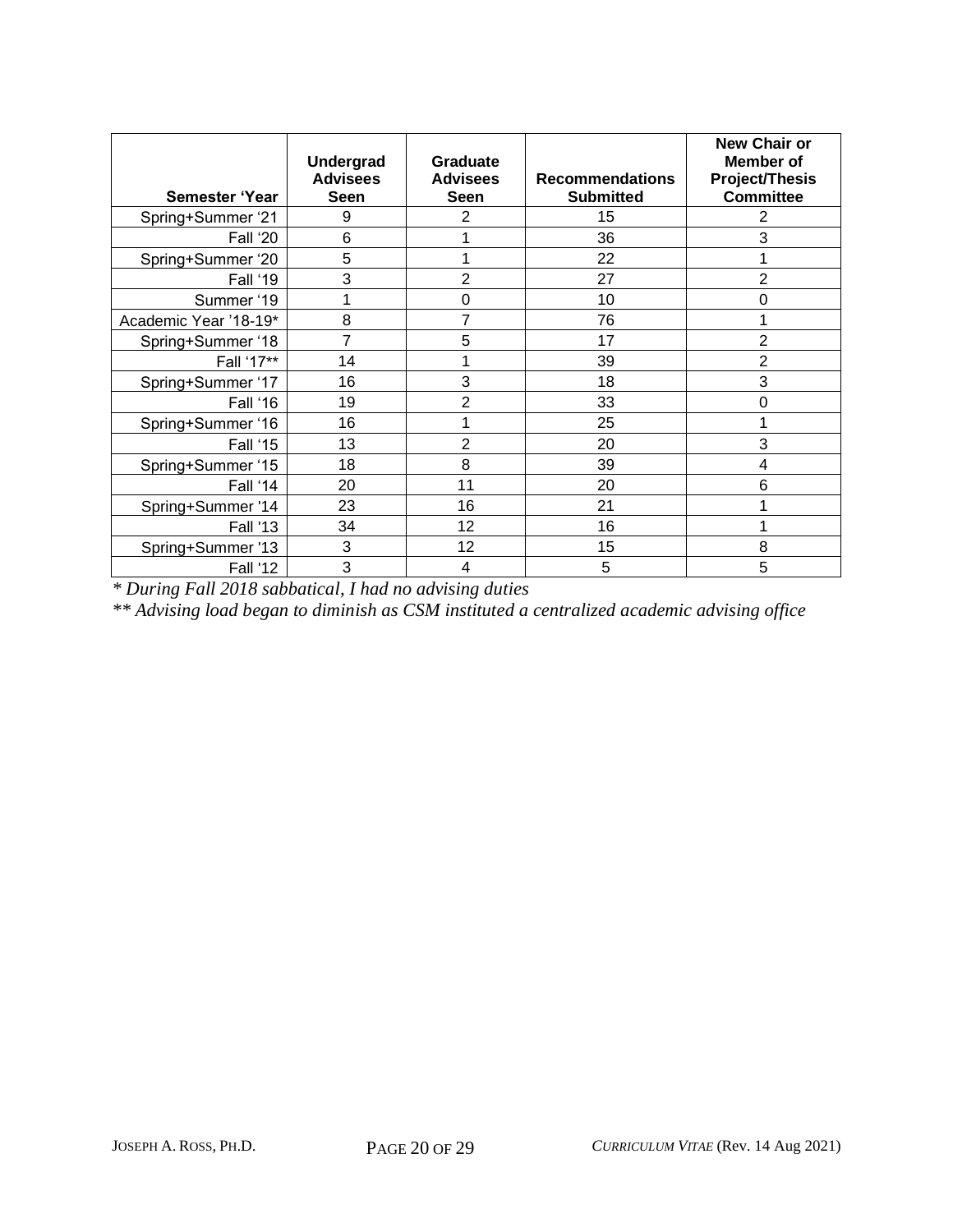### **Pending Research Funding**

### **Active Research Funding**

### **Completed Research Funding**

| 2020          | California State University Program for Education and Research in Biotechnology |
|---------------|---------------------------------------------------------------------------------|
|               | COVID-19 Research Recovery Microgrant (\$1,427)                                 |
| $2017 - 2020$ | PI: NIH R15 AREA "Genetic Basis of Sperm Mitochondrial Elimination"             |
|               | 1R15GM126396 (\$100,000 direct costs/year; 3 years)                             |
| $2019 - 2020$ | Subcontract: NSF Ideas Lab at CSUPERB (\$5,900)                                 |
| $2017 - 2018$ | PI: Research Development Grant, California State University Program for         |
|               | Education in Research and Biotechnology (\$15,000)                              |
| $2015 - 2018$ | PI: NIH SC2 "Identification of genetic mechanisms preventing male               |
|               | mitochondrial inheritance" 1SC2GM113727 (\$100,000 direct costs/year)           |
| $2013 - 2014$ | PI: New Investigator Grant, California State University Program for Education   |
|               | and Research in Biotechnology (\$15,000)                                        |
| $2010 - 2012$ | PI: Ruth Kirschstein NRSA Post-Doctoral Fellowship NIH 1F32GM090492             |
|               | (\$103,516)                                                                     |
| $2004 - 2007$ | Participant: Cell and Molecular Biology Graduate Training Grant NIH NIGMS       |
|               | T32 GM07270                                                                     |

### **Attempted Research Funding**

| 2020 | Co-PI: CSU Agricultural Research Initiative Preproposal, "Harnessing the Soil  |
|------|--------------------------------------------------------------------------------|
|      | Microbiome for Improved Nutritional Content in California Agriculture"         |
| 2020 | Co-PI: California Tomato Research Institute "The Abiotic and Biotic Factors"   |
|      | Influencing Tomato Quality"                                                    |
| 2020 | Co-PI: California Department of Food & Agriculture Preproposal "Harnessing the |
|      | Soil Microbiome to Improve Crop Nutritional Content"                           |
| 2020 | Co-PD: USDA AFRI "Harnessing the Soil Microbiome to Improve Crop               |
|      | Nutritional Content"                                                           |
| 2019 | Co-PI: JGI CSP new investigator grant, "The geographical structure, community  |
|      | composition, and the metabolism of soil microbial communities associated with  |
|      | tomato agriculture in California"                                              |
| 2019 | PI: CSU STEM-NET "Genetic limits on climate change adaptation"                 |
| 2016 | PI: NSF CAREER Grant "Principles of adaptation to climate change:              |
|      | temperature-dependent epistasis"                                               |
| 2016 | PI: NSF DEB Core Program Grant Preproposal "Mitochondrial dysfunction: the     |
|      | role of intergenomic epistasis between natural variants"                       |
| 2015 | PI: NIH MIRA Grant "Intra-species hybrids and the inter-genomic basis of       |
|      | mitochondrial function"                                                        |
| 2015 | PI: NSF CAREER Grant "The dynamics and consequences of mitochondrial-          |
|      | nuclear co-evolution"                                                          |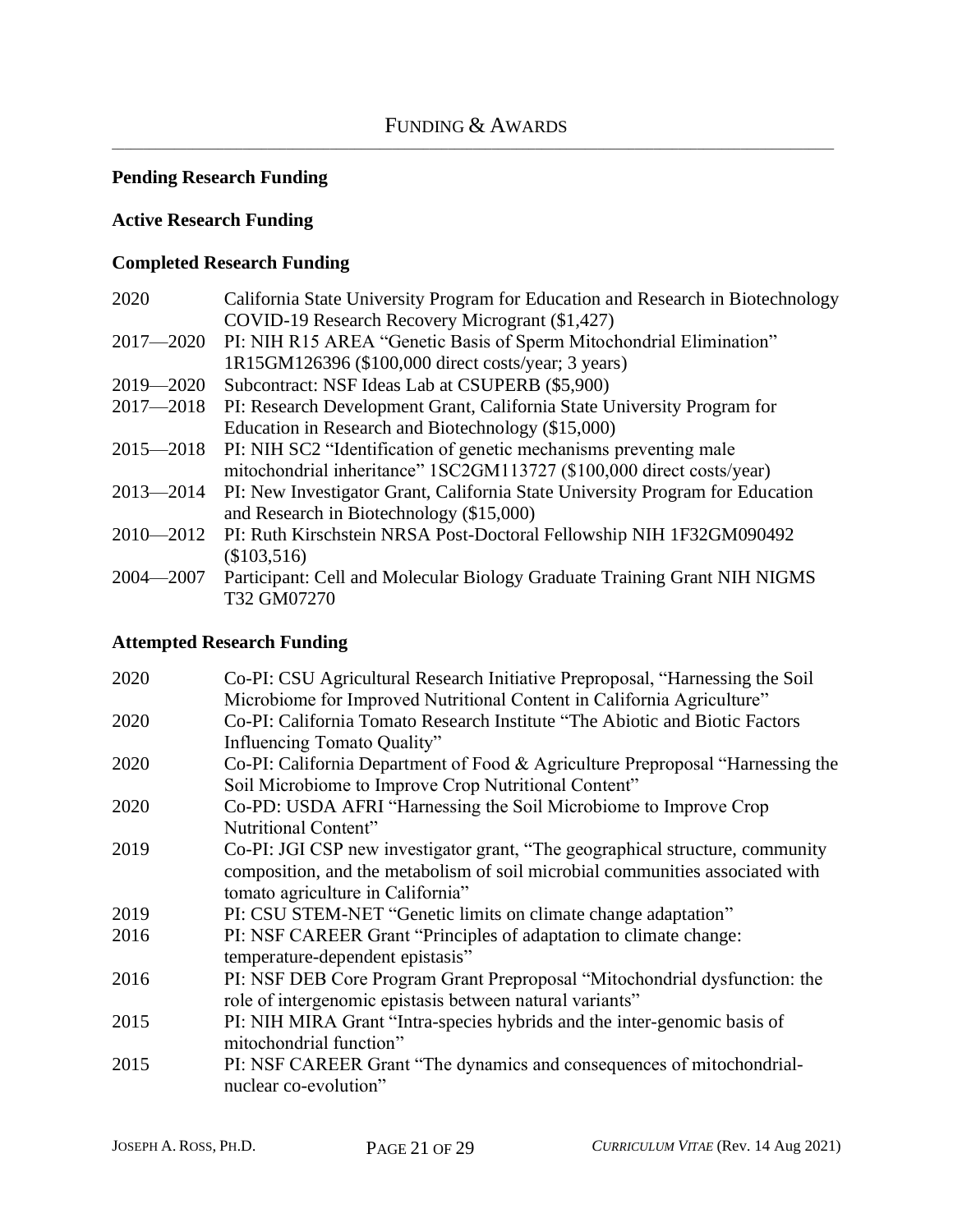### **Completed Education Funding**

| 2016–2017 | CSU Chancellor's Office Course Redesign with Technology (CRT) Lead Faculty |
|-----------|----------------------------------------------------------------------------|
|           | $(>\$15,998)$                                                              |
| 2014      | CSU COAST Research Seminar Award (\$700)                                   |
| 2014      | CSU Fresno Associated Students Inc. Peter Mehas Memorial Grant:            |
|           | PCR machine and micropipettors for BIOL 104 (\$4,997.86)                   |
| 2013      | CSU Fresno CSM Lecture Award (with Dr. D. Lent, co-applicant, \$1,500)     |
|           |                                                                            |

### **Attempted Education Funding**

| 2018 | Fresno State DISCOVERe Research Grant (\$5,000 offered; declined)              |
|------|--------------------------------------------------------------------------------|
| 2016 | HHMI Inclusive Excellence preproposal (PI Lynnette Zelezny; written by Ross)   |
| 2016 | Society for the Study of Evolution Outreach Grant (\$435)                      |
| 2015 | HHMI Inclusive Excellence preproposal (PI CSM Interim Dean Lawson; drafted     |
|      | by Ross, Goto and Chung; submitted $12/1/2015$ )                               |
| 2015 | Phi Kappa Phi Excellence in Innovation Award preproposal (contributed content; |
|      | submitted by CSU Fresno December 2015)                                         |

### **Professional Development Funding**

| 2021 | CSU Fresno CSM Scholarly and Creative Activity Award (\$5,000) |
|------|----------------------------------------------------------------|
|------|----------------------------------------------------------------|

- Fresno State Biology Department Minor Travel Award (\$500)
- Registration Waiver to attend Directors of Educational Technology in California Higher Education conference
- CSU Fresno CSM Faculty Professional Development Award (\$1,200)
- CSU Fresno CSM Scholarly and Creative Activity Award (\$5,000)
- CSUPERB Faculty Travel Grant (\$1,318)
- CSU Fresno CSM Scholarly and Creative Activity Award (\$5,000)
- CSU Fresno CSM Faculty Professional Development (Travel) Award (\$1,200)
- CSU Fresno CSM Faculty Professional Development (Travel) Award (\$1,195)
- CSU Fresno CSM Scholarly and Creative Activity Award (\$5,000)
- California State University Program for Education and Research in Biotechnology (CSUPERB) Faculty Travel Grant (\$1,500)
- CSU Fresno CSM NIH RIMI Faculty Development Award (\$7,000)
- CSU Fresno CSM Performance Award (\$961)

### **Attempted Professional Development Funding**

- CSU Fresno CSM Scholarly and Creative Activity Award (\$5,000)
- CSUPERB Faculty Travel Grant (\$1,000)

### **Awards, Honors, Certifications, and Recognition**

| 2021                        | American Council on Undergraduate Education certificate in Effective Online |
|-----------------------------|-----------------------------------------------------------------------------|
|                             | <b>Teaching Practices</b>                                                   |
| $\sim$ $\sim$ $\sim$ $\sim$ | $1.07 \text{ m}$                                                            |

- Advanced QLT Course in Teaching Online certificate
- Honorary Faculty Initiate, *Phi Kappa Phi* Honor Society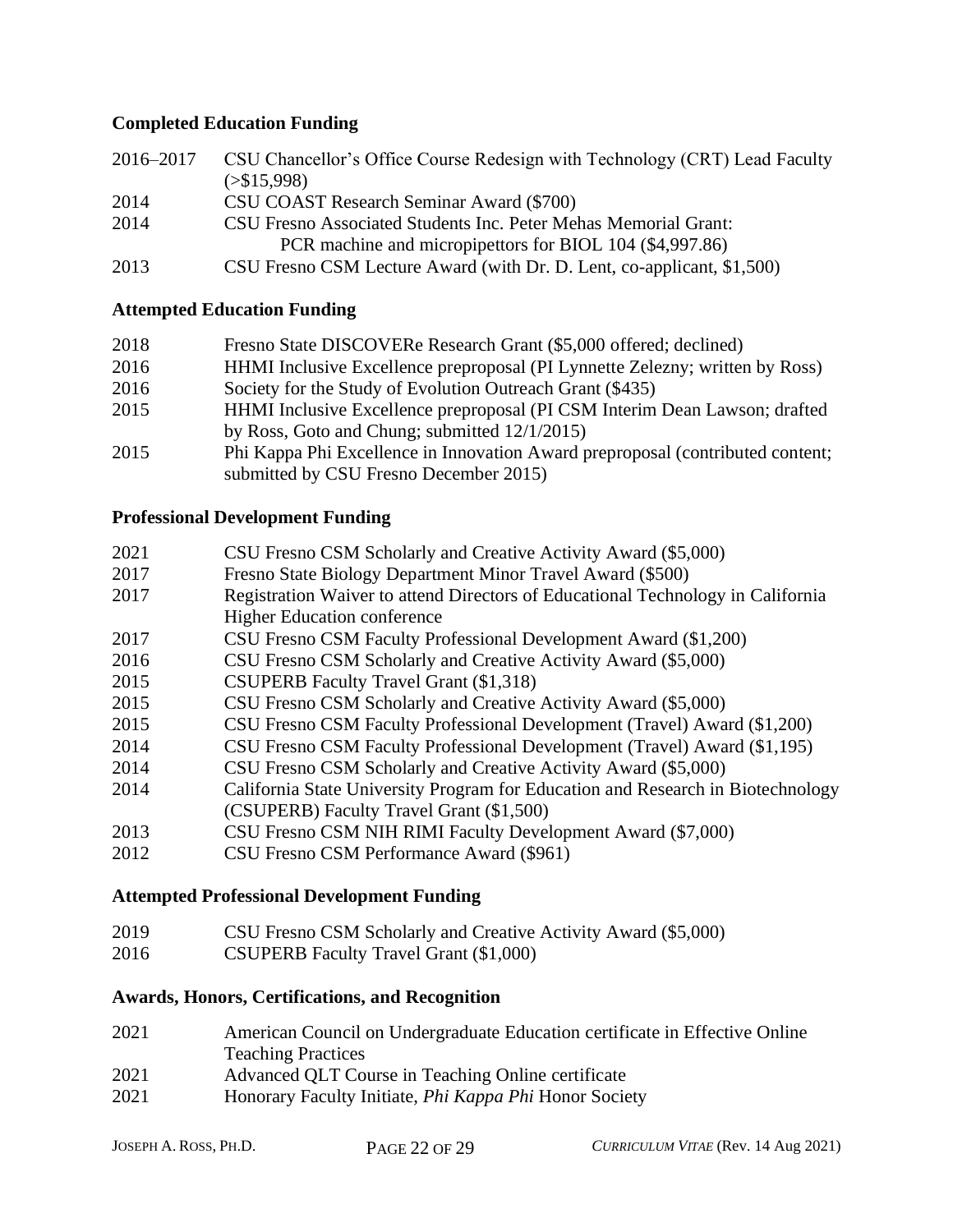| 2020      | Introduction to Quality Matters certificate                               |
|-----------|---------------------------------------------------------------------------|
| 2017      | Apple Distinguished Educator                                              |
| 2017      | Biology Department Outstanding Faculty Publication, Henry Madden Library, |
|           | <b>CSU</b> Fresno                                                         |
| 2016      | CSU Fresno Provost's Award for Innovation in Teaching                     |
| 2015      | Nominated to deliver a Fresno State Talks address                         |
| 2014-2016 | Nominated by student trainees for Fresno State Outstanding Advisor award  |
|           |                                                                           |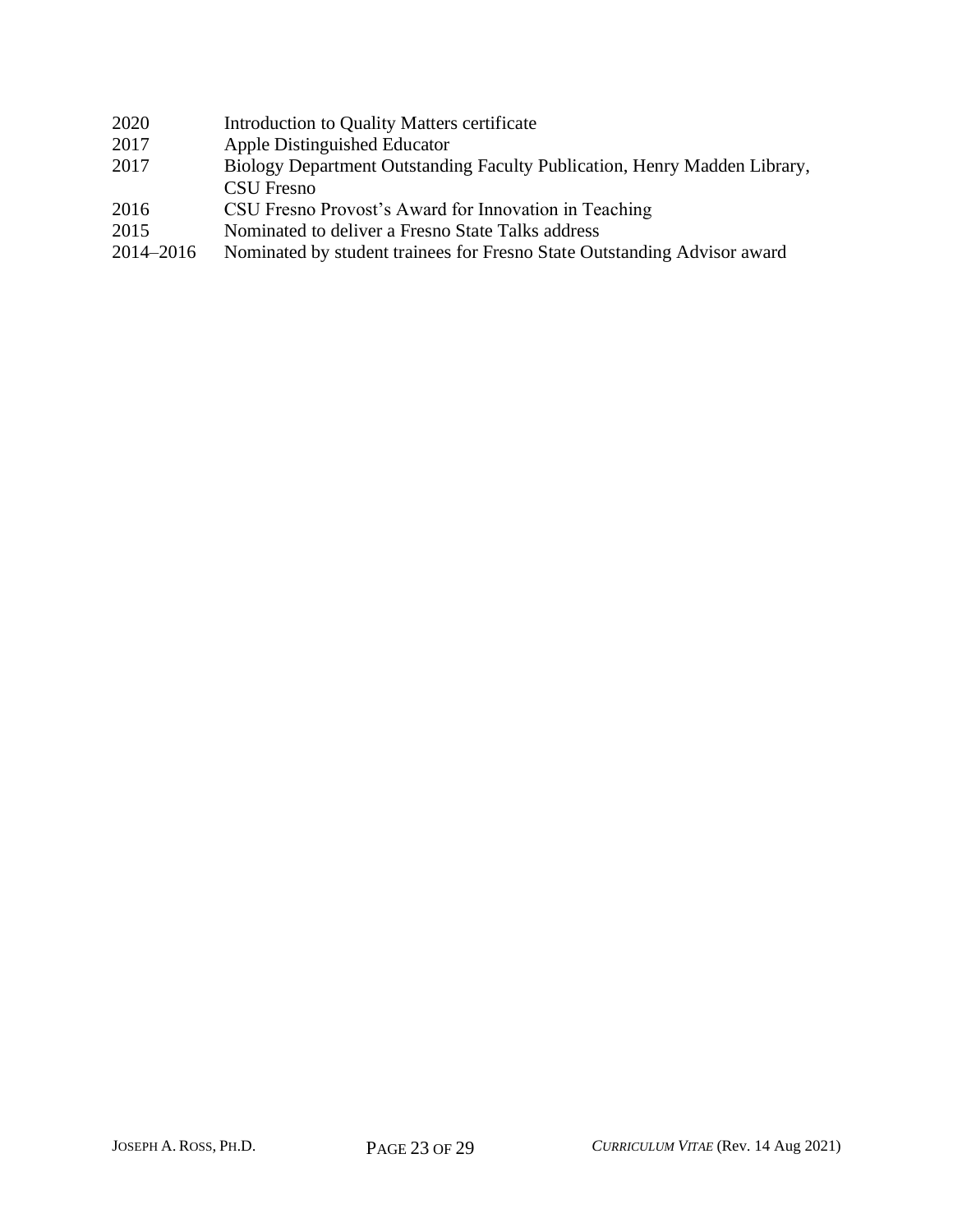### **Professional Society Memberships**

| $2018-$<br>Society for Molecular Biology and Evolution |
|--------------------------------------------------------|
|--------------------------------------------------------|

- 2017— National Association of Biology Teachers
- 2012— Society for the Study of Evolution<br>2011— Genetics Society of America
- Genetics Society of America

### **University Committee Service**

| 2021          | Equal Employment Opportunity Designee on the Instructional Designer Search       |
|---------------|----------------------------------------------------------------------------------|
|               | Committee for the Center for Faculty Excellence                                  |
| 2020          | Equal Employment Opportunity Designee on the Speech Language Pathologist         |
|               | Faculty Search Committee for Communicative Science and Deaf Studies              |
| $2020-$       | <b>Biology Curriculum Committee</b>                                              |
| $2019-$       | University Faculty Advisor to CSU STEM-NET affinity group                        |
| $2019-$       | Chair, CSM Curriculum Committee                                                  |
| 2019          | Hosted U.S. Representative Jim Costa on a research facilities tour at CSU Fresno |
| 2019          | <b>Equal Employment Opportunity Designee training</b>                            |
| $2017 - 8$    | Co-Lead, Digital Literacy Faculty Learning Community (Fresno State)              |
| 2017          | Co-organized (with R. Pun and H. Jones) CSU Fresno Untenured Faculty             |
|               | Organization workshop on Digital RTP Asset Management                            |
| $2016 - 2018$ | CSM Curriculum Committee member (bi-weekly meetings)                             |
| $2016-$       | Advisor, Fresno State chapter of the Society for the Advancement of Chicanos     |
|               | and Native Americans in Science (SACNAS)                                         |
| $2016 - 8$    | Co-Chair, DISCOVERe Task Force Assessment Committee. Monthly meetings.           |
| $2016 - 2017$ | Co-Lead, Advanced DISCOVERe Faculty Learning Community. Hosted a                 |
|               | DISCOVERe Faculty Cohort 1 and 2 reception, monthly FLC meetings, and two        |
|               | brown-bag lunch workshops                                                        |
| $2015 - 2018$ | Member, Fresno State Information and Educational Technology Coordinating         |
|               | Council (IETCC); now Technology Steering Committee)                              |
| $2015 - 8$    | Member, Fresno State DISCOVERe (Tablet Teaching Initiative) Task Force           |
| $2015 - 2016$ | Biology Dept. Tenure-Track Faculty Search Committee: Population Biology          |
| $2014 - 2015$ | Biology Dept. Tenure-Track Faculty Search Committee: Population Genetics         |
| 2014          | CSM Representative, Academic Information Technology Subcommittee                 |
| $2013-$       | Biology Scholarship Committee (Chaired for four years)                           |
| $2012 - 2018$ | <b>Biology Graduate/Research Committee</b>                                       |
| $2012 - 2013$ | Biology Assessment, Scholarships, Awards and Library Reps. Committee             |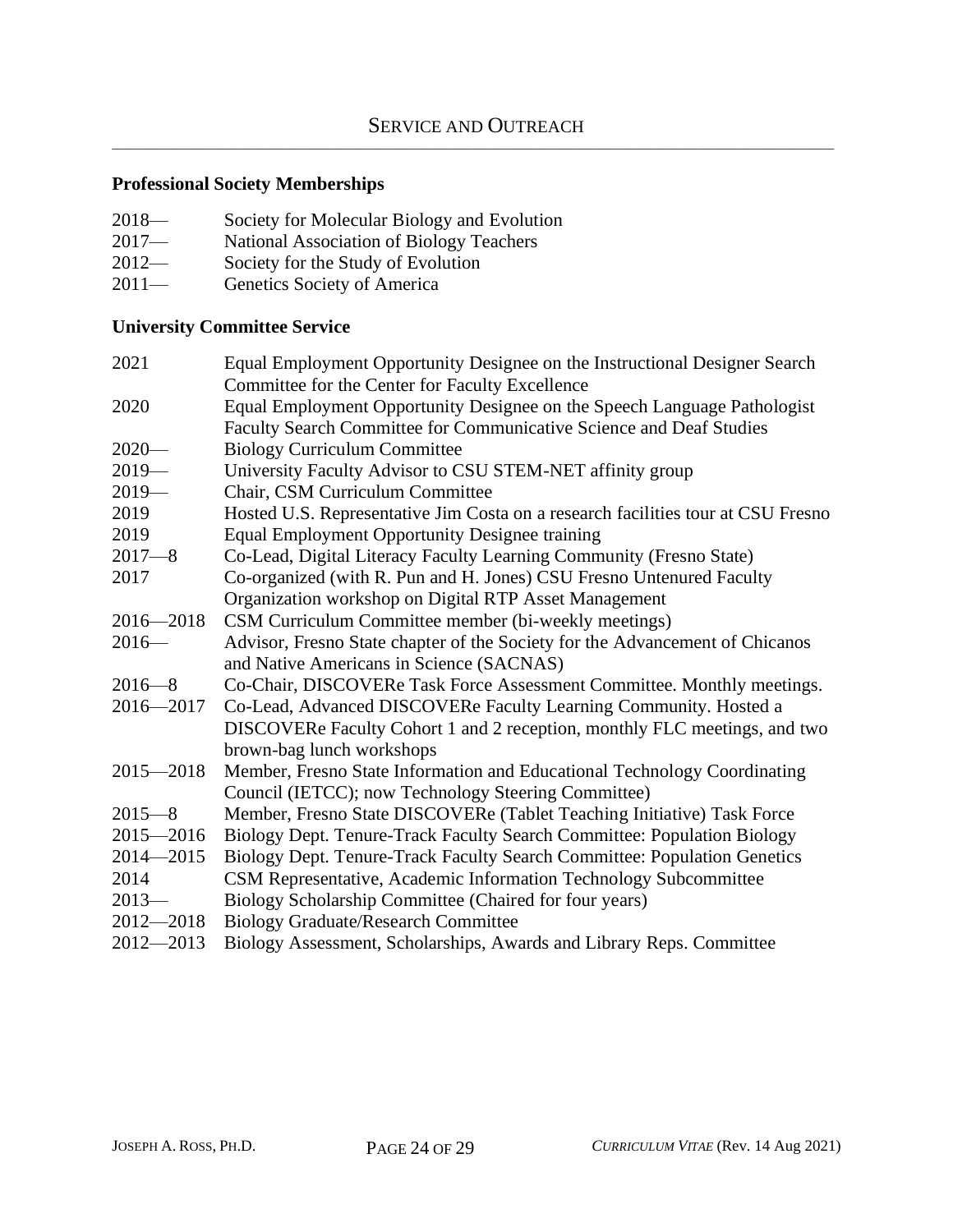#### **Grant and Manuscript Reviewing**

 Manuscript peer review: *J Heredity* Curriculum Development Grant Reviewer, CSUPERB Manuscript peer review: *Molecular Biology and Evolution* Two *ad hoc* grant proposal reviews: National Science Foundation Austrian Academy of Sciences *ad hoc* fellowship review Leverhulme Trust *ad hoc* grant review Responded favorably to CSUPERB request to review travel grants; not seated Manuscript peer review, *Evolution* Manuscript peer review, *Integrative and Comparative Biology* (& re-review) New Investigator Grant Reviewer, CSUPERB *ad hoc* Grant proposal review, Human Frontier Science Program Manuscript peer review: *Frontiers in Genetics* Student/Faculty Travel Grant Reviewer, CSUPERB Manuscript peer review: *CourseSource ad hoc* Grant proposal review: National Science Foundation Manuscript peer review: *Biology Letters* Manuscript peer review: *J Heredity* (2) President's Commission Scholars reviewer, CSUPERB Responded favorably to CSUPERB request to review travel grants; not seated Manuscript peer review: *J Heredity* (2), *Reviews in Fish Biology and Fisheries* Research Development Grant Reviewer, CSUPERB *ad hoc* Fellowship reviewer, Sigma Delta Epsilon (Graduate Women in Science) New Investigator Grant Reviewer, CSUPERB Student/Faculty Travel Grant Reviewer, CSUPERB Manuscript peer review: *PLoS Genetics*, *Genetics, Mol Biol Evol* Manuscript peer review: *PLoS One, Evolution*, *Mitochondrion*, *Amer. Naturalist ad hoc* Grant proposal review: National Science Foundation Manuscript peer review, *Evolution* Manuscript peer review, *Ichthyological Research ad hoc* Grant proposal review, National Science Foundation

### **Research Collaborations**

- 2019— CSU Ideas Lab, Food-Health-Ecosystem Trilemma, multi-campus soil microbiome project
- 2017— Dr. Julin Maloof, UC Davis
- Dan Santi (Looking Glass Genomics)
- Drs. Arjun Patra and Delwar Hussain: fluorescence microscopy of breast cancer cell lines (California Health Sciences University)
- 2016–8 Dr. Laurent Dejean (CSU Fresno, Chemistry): co-advisor for E. Johnson (PSMBt)
- 2016–7 Dr. Joy Goto (CSU Fresno, Chemistry): effects of BMAA on *C. elegans* physiology, with Biology student M. Montelongo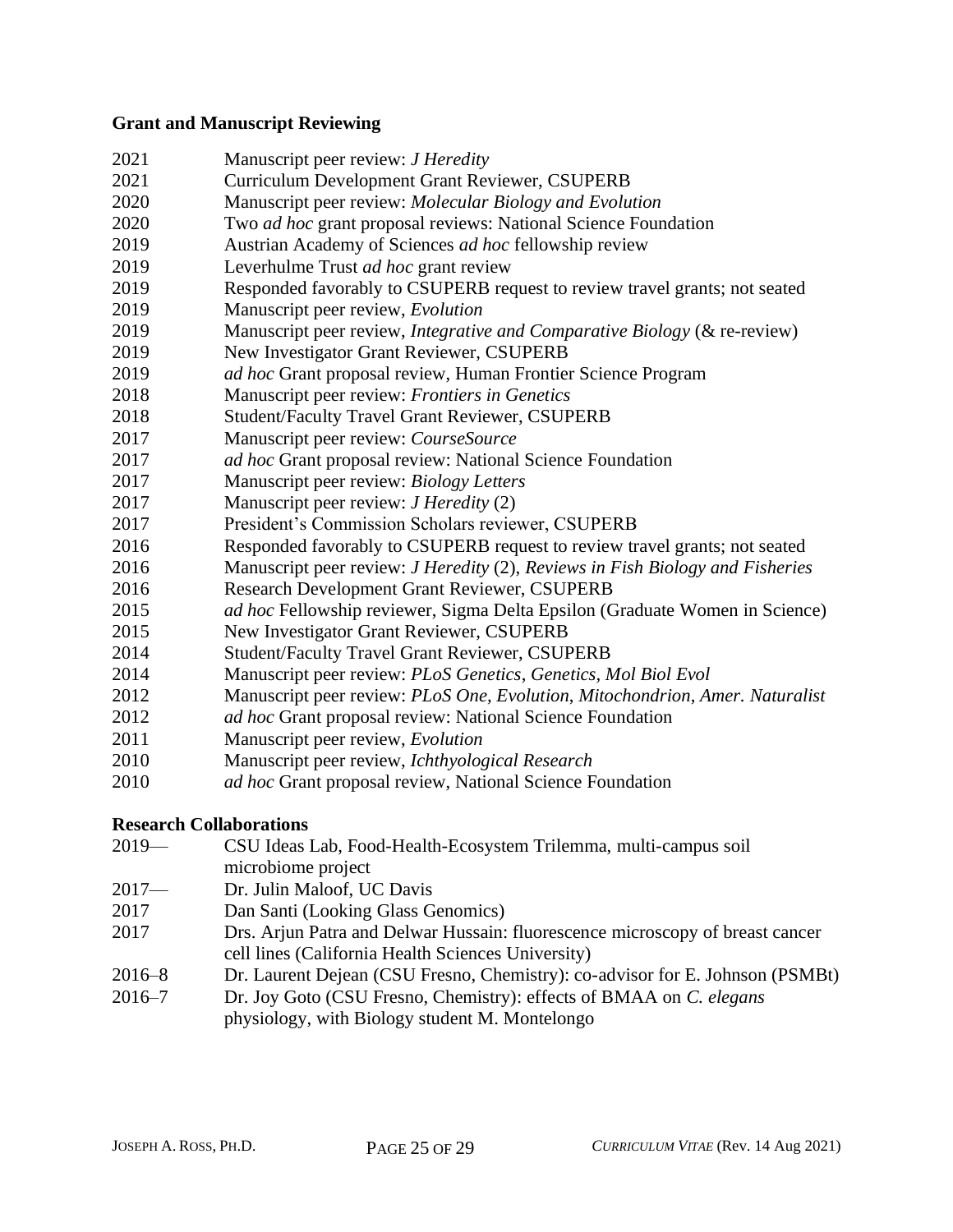# **Research Seminar Hosting**

| 2021 | Dr. Kim Cooper, UCSD (April 23)                                       |
|------|-----------------------------------------------------------------------|
|      | Dr. Kate Laskowski, UC Davis (April 16)                               |
|      | Dr. Steven Hart, UC Merced (April 9)                                  |
|      | Dr. Michelle Hays, Stanford (March 12)                                |
|      | Dr. Allie Graham, U. Utah (March 5)                                   |
|      | Dr. Jeff Ross-Ibarra, UC Davis (January 29)                           |
| 2014 | Dr. Jonathon Stillman, San Francisco State University (November 14)   |
|      | Dr. Miriam Barlow, UC Merced (November 7)                             |
|      | Dr. Julin Maloof, UC Davis (October 24)                               |
|      | Dr. Elena Keeling, Cal. Poly. San Luis Obispo (October 17)            |
|      | Dr. Amber Stokes, CSU Bakersfield (October 3)                         |
|      | Dr. Lars Tomanek, Cal. Poly. San Luis Obispo (September 26)           |
|      | Dr. James Sikes, U. of San Francisco (September 19)                   |
|      | Dr. Michael Cleary, UC Merced (September 5)                           |
|      | Dr. Valerie Williamson, UC Davis (August 29)                          |
|      | Dr. Harmit Malik, Fred Hutchinson Cancer Research Center (March 21)   |
| 2013 | Dr. Joel Atallah, UC Davis (October 11)                               |
|      | Dr. Ron Burton, UC San Diego (March 8)                                |
|      | Dr. Susannah Tringe, DOE JGI (March 15)                               |
|      | Dr. Anna Greenwood, Fred Hutchinson Cancer Research Center (April 26) |
|      | Dr. Christopher Kitts, Cal. Poly. San Luis Obispo (3 May)             |

### **Other Professional Service**

| 2012 | Workshop panelist "Getting hired at, and navigating, a PUI," International C.        |
|------|--------------------------------------------------------------------------------------|
|      | elegans Conference                                                                   |
| 2021 | Mentoring discussion with Computer Science 191T (Dr. Pirouz) students in the         |
|      | <b>NSF Noyce Scholars program</b>                                                    |
| 2021 | Recorded video statement for Department of Biology commencement                      |
| 2021 | Faculty panel discussion with Fresno State Learning Center tutors on                 |
|      | "Storytelling in the Age of Technology"                                              |
| 2021 | Faculty peer evaluations for C. Miles, K. Waselkov                                   |
| 2021 | Promotional video for Fresno State Student Ratings of Instruction taskforce          |
| 2021 | "Applying for Fresno State Scholarships" workshop for CSM Scholarships event         |
| 2021 | Breakout room host, "Federal Funding Workshop," CSUPERB Symposium                    |
| 2020 | Faculty peer evaluations: J. Slade, E. Walter $(2x)$ , R. Telemeco $(2x)$ , A. Mujic |
| 2020 | Mentoring discussion with Computer Science 68 students in the NSF Noyce              |
|      | Scholars program                                                                     |
| 2020 | Department of Biology <i>ad hoc</i> sabbatical request review committee              |
| 2020 | Peer Evaluation/Review Committee for Julie Constable                                 |
| 2020 | CV preparation workshop for Fresno State Bridges to Doctorate fellows                |
| 2020 | Two resume/CV preparation workshops for Fresno State SACNAS and other                |
|      | students                                                                             |
| 2020 | "Applying for Fresno State Scholarships" workshop for Fresno State SACNAS            |
|      | and other CSM students                                                               |
|      |                                                                                      |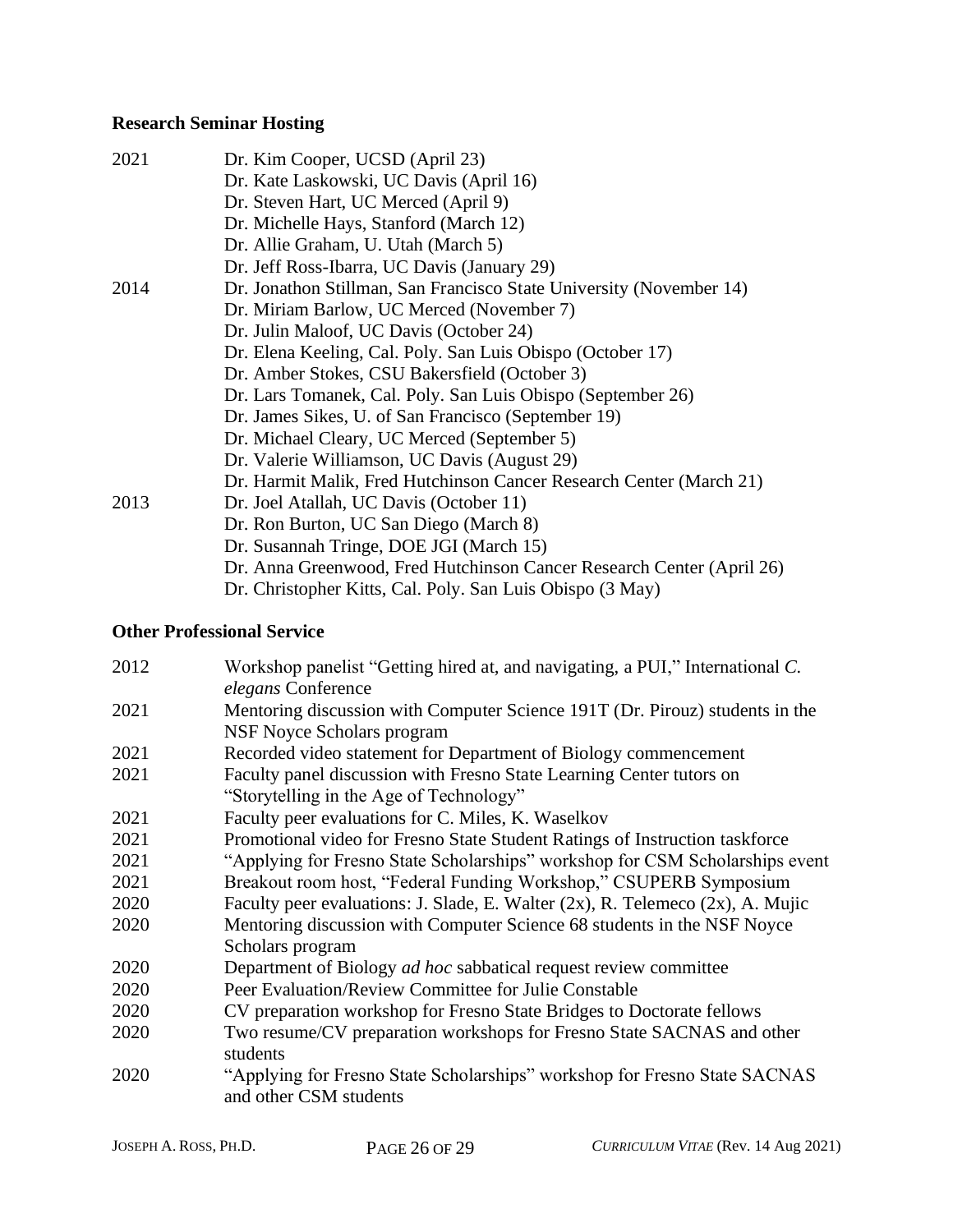| 2020        | Faculty panelist, CSM BOND (FYE) class: advice on engaging in research        |
|-------------|-------------------------------------------------------------------------------|
| $2019-$     | Dr. A. Hansen mentoring committee chair                                       |
| $2019 - 21$ | Mentoring committee, Dr. E. Walter (Chaired promotion and tenure review)      |
| $2019 - 21$ | Mentoring committee member, Dr. K. Waselkov                                   |
| 2019        | Hosted CSM lab tour for Narain Naidu                                          |
| 2019        | Department of Biology Sabbatical/DIP review committee                         |
| 2019        | Faculty peer evaluations for K. Waselkov, A. Hovhannisyan                     |
| 2019        | Responded favorably to CSU Fresno Academic Senate request for self-           |
|             | nominations to serve on the Technology Steering Committee; not seated         |
| 2019        | Faculty panelist, CSM BOND (FYE) class: advice on engaging in research        |
| 2019        | Fresno State Open Educational Resources (OER) Taskforce member                |
| 2019        | Poster session judge, International C. elegans Meeting                        |
| 2019        | Summer signatory authority, Department of Biology                             |
| 2019        | Biology Department ad hoc committee on Assigned Time for Exceptional Levels   |
|             | of Service to Students, Fresno State (twice)                                  |
| 2019        | Resume/CV preparation workshop for Fresno State SACNAS and other students     |
| 2019        | Faculty peer evalutions for: A. McClelland, A. Reece, K. Gousset, T. Van Laar |
| 2018        | <i>ad hoc</i> Institutional Review Board member for A. Hansen                 |
| 2018        | Mentor and Presenter at the CSM High Impact Practices (HIP) Bootcamp,         |
|             | including workshop on "Research at a Comprehensive University" and "Work-     |
|             | Life Balance" panelist                                                        |
| 2018        | Faculty Peer Evaluation for A. Reece                                          |
| 2018        | Presented two workshops on "Applying for Fresno State Scholarships" to        |
|             | SACNAS chapter and other CSM students                                         |
| 2018        | Faculty panelist to CSM BOND (FYE) student class: advice on engaging in       |
|             | undergraduate research                                                        |
| 2017        | Hosted CSM Molecular/Genetics/Biochemistry Donor Announcement tour of my      |
|             | research laboratory                                                           |
| 2017        | Day of Giving Ambassador (raised >\$125 for Fresno State)                     |
| 2017        | Hosted research laboratory tour for Fresno State Board of Governors member    |
|             | Joan Eaton                                                                    |
| 2017        | Attended SACNAS National Conference as Fresno State Chapter Advisor           |
| 2017        | Resume/CV preparation workshop for Fresno State SACNAS and other students     |
| 2017        | Host, lunch student discussion table, "Translating Research Experience into a |
|             | Resumé or C.V.," CSUPERB Symposium                                            |
| 2016        | ad hoc Institutional Review Board member for E. Walter                        |
| 2016        | Peer Evaluation/Review Committee for W. Menefee, A. McClelland                |
| 2016        | Applied to be a Genetics Society of America mentor for Promoting Active       |
|             | Learning & Mentoring (PALM)                                                   |
| 2015        | Poster Session Judge, 20th International Caenorhabditis elegans Meeting       |
| $2015 - 7$  | Host, "Graduate school information" topic table, CSUPERB Symposium            |
| 2014        | Oral Presentation Judge for the Hamilton Award, Evolution 2014                |
| 2014        | California Math and Science Partnership: Next Generation Science Standards    |
|             | <b>Teacher Assessment Question Review</b>                                     |
| 2013        | Judge, American Society of Human Genetics' DNA Day Student Essay Contest      |
| 2013        | Host, "How to get a job in academia" post-doc lunch, Int'l C. elegans Meeting |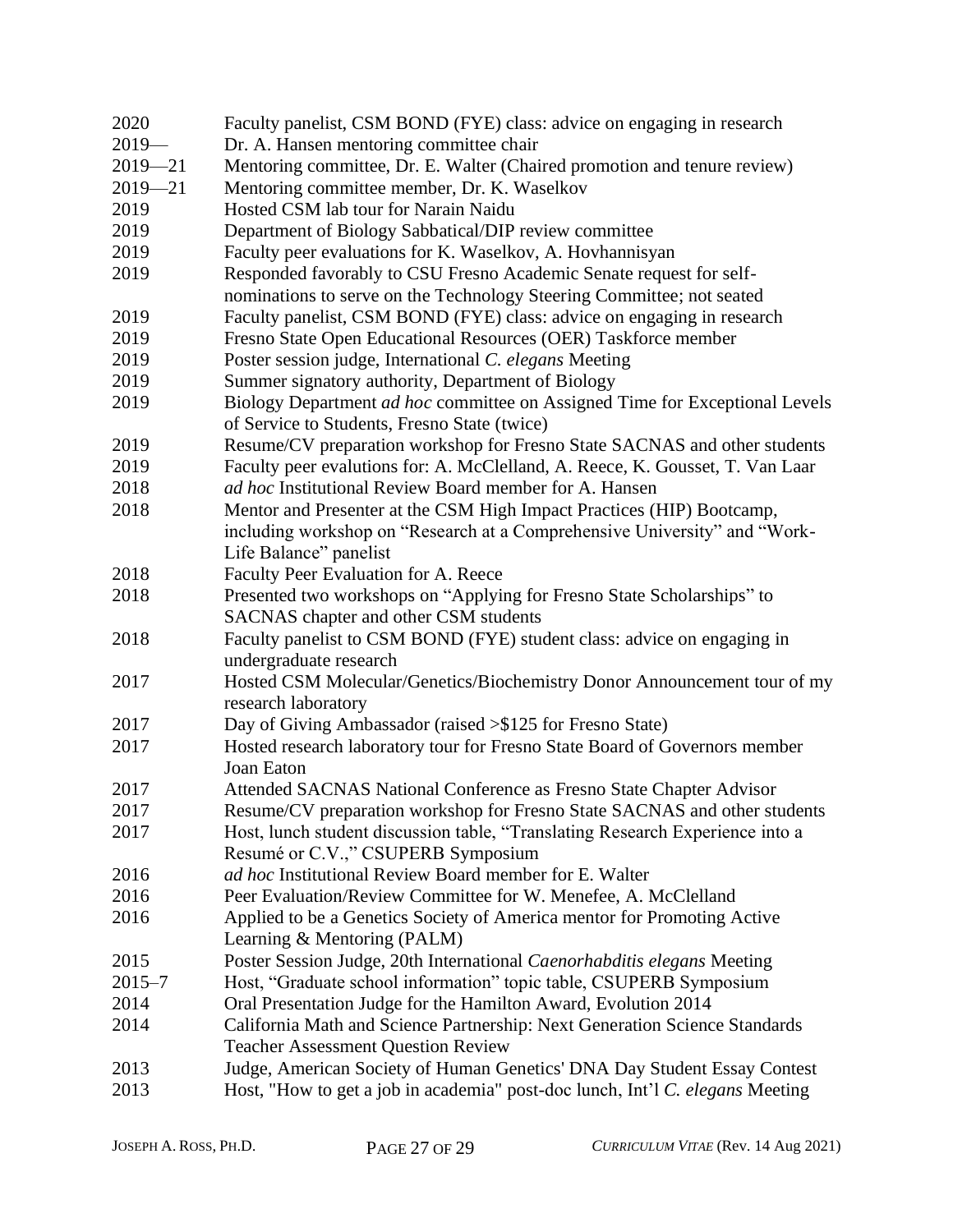| 2013 | Poster Session Judge, 19th International Caenorhabditis elegans Meeting              |
|------|--------------------------------------------------------------------------------------|
| 2013 | Oral Presentation Judge for the Hamilton Award, Evolution 2013                       |
|      | 2008—2010 Founding President, UMD College of Chemical & Life Sciences Post-Doc Assn. |

## **Outreach**

| 2021 | Guest panelist for UCSD Biological Sciences Student Association meeting,<br>"Diversity in STEM"                                                                                                             |
|------|-------------------------------------------------------------------------------------------------------------------------------------------------------------------------------------------------------------|
| 2021 | Videography interview and lab research taping for 360° tour website, Fresno State<br><b>CSM</b>                                                                                                             |
| 2020 | Oral presentation to the Osher Lifelong Learning Institute (Fresno State): "GMO:<br>Friend or Foe?"                                                                                                         |
| 2020 | Interviewed by Kaile Hunt (KSEE24/CBS47) for a package on virtual instruction<br>at Fresno State https://www.yourcentralvalley.com/news/fresno-<br>state-anticipating-record-amount-of-first-time-students/ |
| 2020 | Interviewed by <i>Chronicle</i> (Becky Supiano) for an article on instruction during<br>COVID-19                                                                                                            |
| 2020 | Presentation on the creation and use of videos for instruction to the Fresno<br>Macintosh Users Group                                                                                                       |
| 2020 | Developed and led a Girl Scout "Think Like a Citizen Scientist" journey                                                                                                                                     |
| 2020 | ABC30 televised interview on the COVID-19 transition to online instruction                                                                                                                                  |
| 2019 | Videography interview and lab research taping, Fresno State CSM                                                                                                                                             |
| 2019 | Panelist, Bioethics, hosted by CSU Fresno Philosophy Department                                                                                                                                             |
| 2019 | Panelist, "Jurassic Frankenstein: a discussion about maintaining ethical research,"<br>Café Scientifique (Fresno, CA)                                                                                       |
| 2018 | Organized (obtained institutional funding and space for, and advertised) Baba<br>Brinkman performance of the "Rap Guide to Consciousness"                                                                   |
| 2018 | Presentation "Clips and DISCOVERe" to the Fresno Mac Users Group                                                                                                                                            |
| 2018 | Girl Scout Detective Badge leader (topic: forensic science and DNA)                                                                                                                                         |
| 2017 | Research feature in Fresno State Campus News                                                                                                                                                                |
|      | https://campusnews.fresnostate.edu/november-20-2017/dr-<br>ross-looks-at-gene-therapy-as-cure-for-some-diseases                                                                                             |
| 2017 | Feature article on Ross lab research in CSUPERB Annual Report                                                                                                                                               |
|      | https://www2.calstate.edu/impact-of-the-                                                                                                                                                                    |
|      | csu/research/csuperb/news-announcements/Pages/AY-16-17-                                                                                                                                                     |
|      | Annual-Report.aspx                                                                                                                                                                                          |
| 2017 | Oral presentation to the Osher Lifelong Learning Institute (Fresno State):                                                                                                                                  |
|      | "Embrace your mutations"                                                                                                                                                                                    |
| 2017 | Interviewed and quoted in Madhusoodanan, "When disease disrupts a degree"<br>http://www.sciencemag.org/careers/2017/02/when-disease-                                                                        |
|      | disrupts-degree                                                                                                                                                                                             |
| 2016 | Interviewed by ABC30 anchor Graciela Moreno for a TV package on genetic                                                                                                                                     |
|      | testing, aired November 21:                                                                                                                                                                                 |
|      | http://abc30.com/health/dna-testing-offers-window-into-                                                                                                                                                     |
|      | family-ancestry/1618839/                                                                                                                                                                                    |
| 2016 | Submitted "Active Learning Day" video to AAC&U, which was featured on the                                                                                                                                   |
|      | <b>STEM Central website:</b>                                                                                                                                                                                |
|      | https://stem-central.net/announcements/144/ - .WH1VcLGZOu4                                                                                                                                                  |